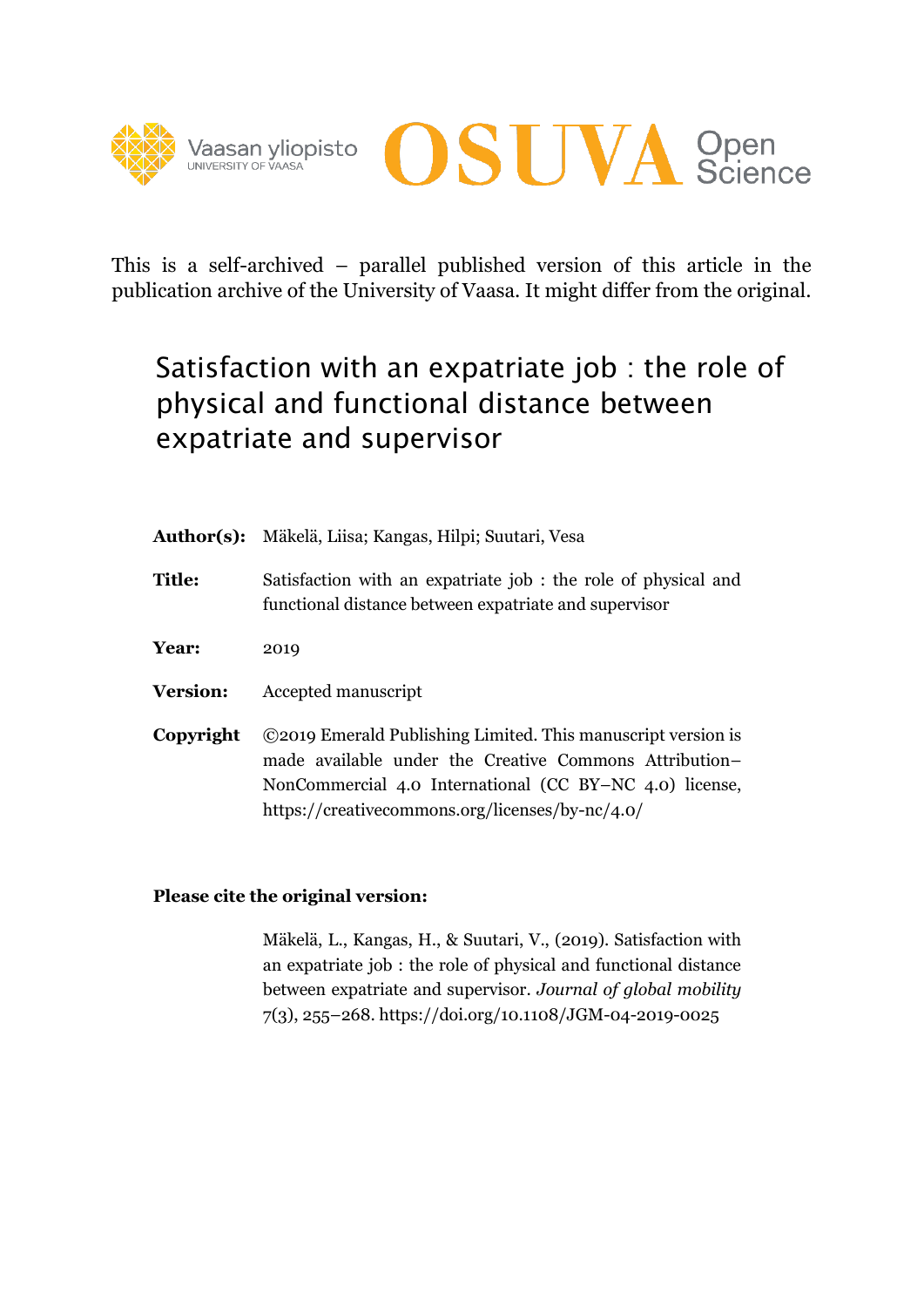# Journal of Global Mobility



# **Satisfaction with an expatriate job: The role of physical and functional distance between expatriate and supervisor**

|                  | Satisfaction with an expatriate job: The role of physical and<br>functional distance between expatriate and supervisor |
|------------------|------------------------------------------------------------------------------------------------------------------------|
| Journal:         | Journal of Global Mobility                                                                                             |
| Manuscript ID    | JGM-04-2019-0025.R3                                                                                                    |
| Manuscript Type: | Research Paper                                                                                                         |
| Keywords:        | International Mobility, Expatriate, Job satisfaction, Leadership, Leader<br><b>Distance</b>                            |
|                  |                                                                                                                        |
|                  | SCHOLARONE <sup>®</sup><br>Manuscripts                                                                                 |

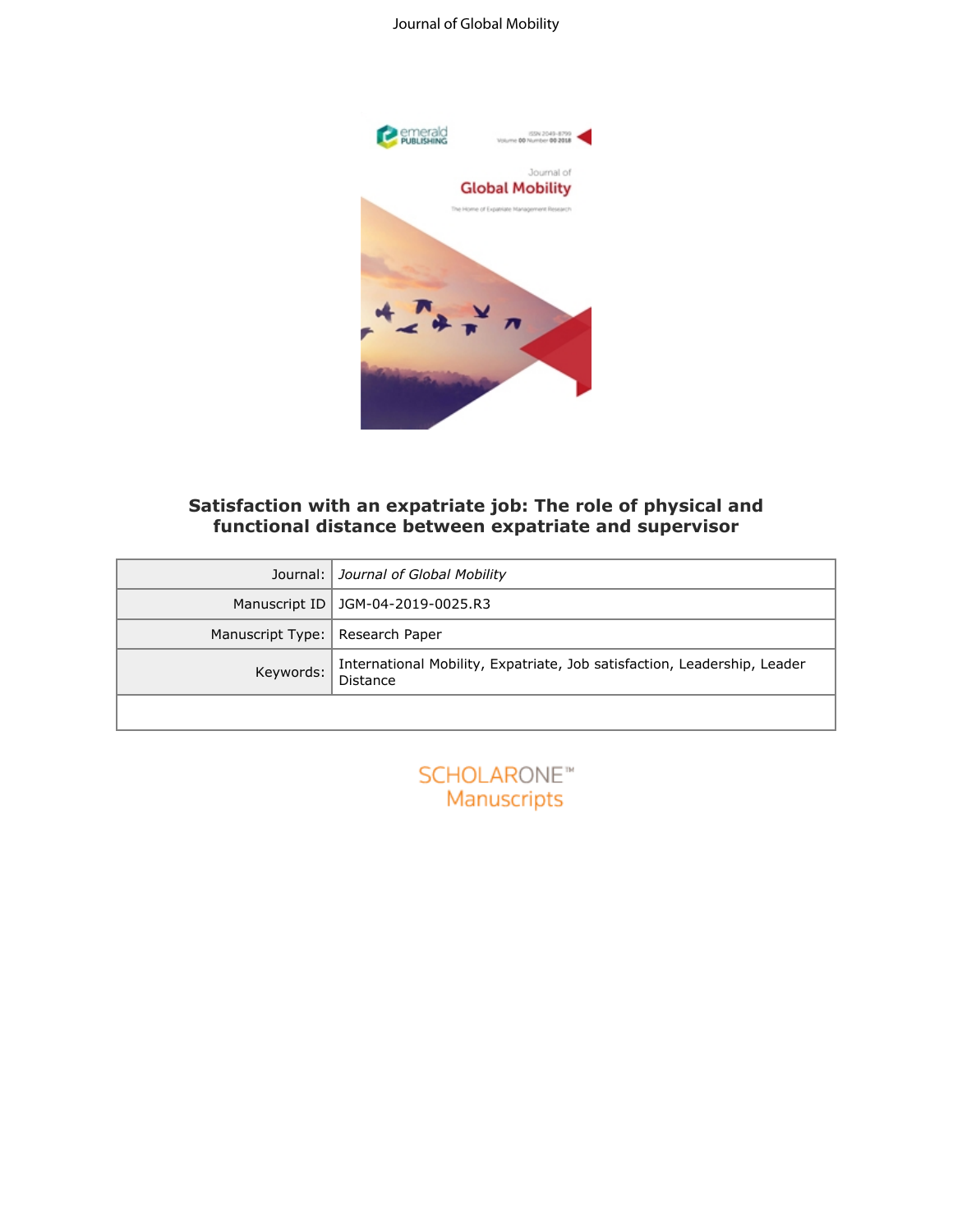**Satisfaction with an expatriate job: The role of physical and functional distance between expatriate and supervisor**

#### **Abstract**

**Purpose** – This study focuses on satisfaction with an expatriate job and how such satisfaction is linked to leadership. Specifically, this research examines how two different kinds of distances physical distance and functional distance—between an expatriate and his/ her supervisor are related to satisfaction with the expatriate job.

**Design/ methodology** – The study was conducted among 290 Finnish expatriates. Moderated hierarchical regression analysis was conducted in order to test the research hypothesis.

his study focuses on satisfaction with an expatriate job and how such<br>dership. Specifically, this research examines how two different kinds<br>ance and functional distance—between an expatriate and his/ her<br>isfaction with the **Findings** – The results show that low functional distance with a supervisor is related to greater satisfaction with the expatriate job. The physical distance is not directly connected to expatriate job satisfaction, but the common effect of the two types of distance shows that among those whose functional distance is low, working in the same country with the leader is linked to greater expatriate satisfaction than recorded among those who were physically distant. Interestingly, expatriates with high functional distance are more satisfied with the expatriate job if they work in a different country to their supervisor.

**Originality/value** –This study makes a contribution in three areas; first, it addresses the understudied phenomena of international work-specific job satisfaction, specifically satisfaction with an expatriate job. Second, it provides new knowledge on the outcomes of leader distance in the context of expatriation, a work situation that is inherently related to changes in physical location and to organizational relationships. Third, it contributes to leadership literature and highlights the importance of the conditions and the context in which leadership occurs.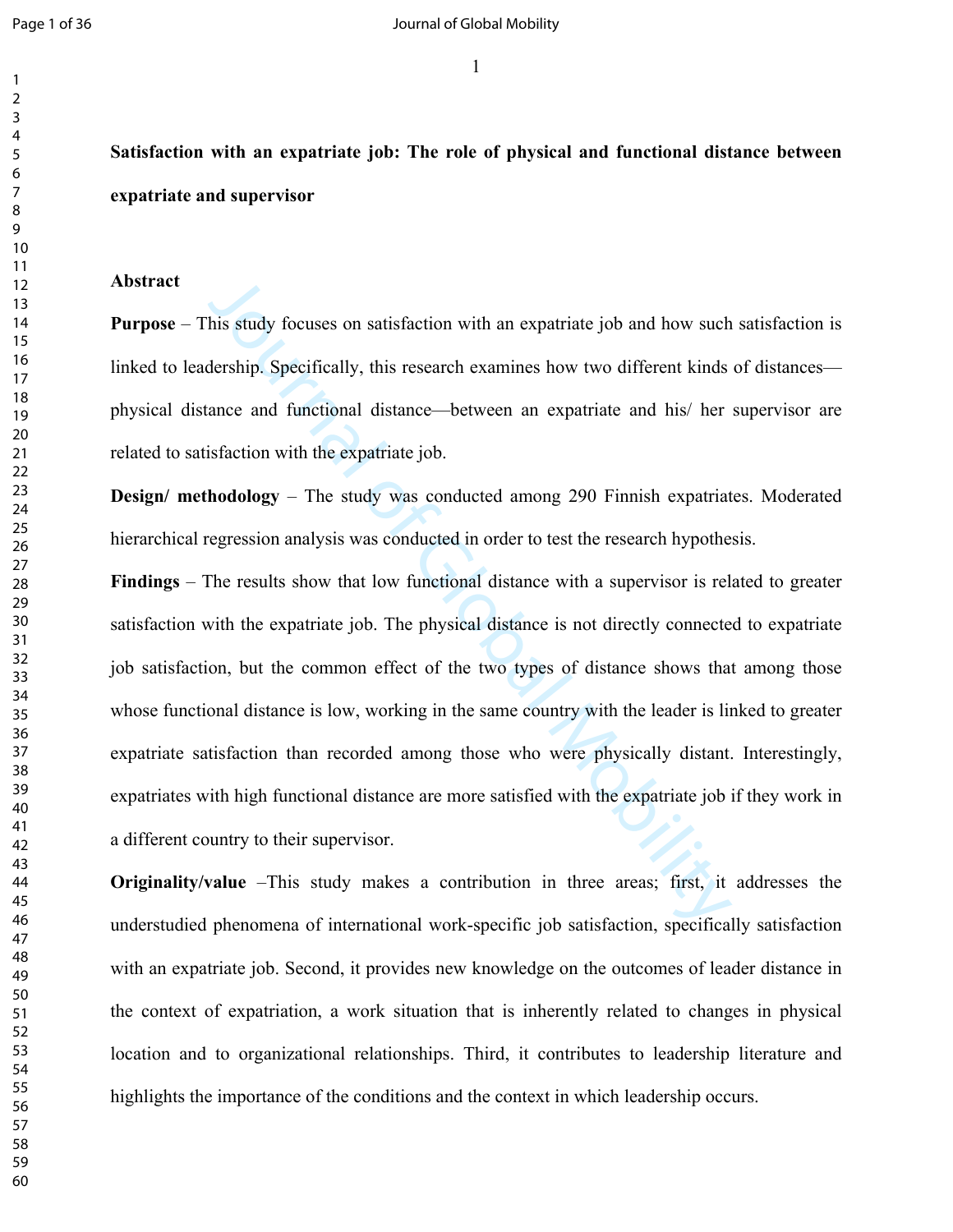**Keywords**: International Mobility, Expatriate, Job Satisfaction, Leadership, Leader Distance **Article Type**: Research paper

## **Introduction**

The internationalization of economies has grown dramatically increasing the need for internationally mobile and highly skilled employees (Collings *et al.*, 2009; De Cieri *et al.*, 2007; Salt and Wood, 2012). Expatriates, people living outside their home country owing to their work, are a critical group of these international professionals, and essential assets for their employers, and therefore, their experiences and success relating to work merit attention (Bonache *et al.*, 2018).

**IDENTIFY 10** is a grown dramatically increasing ly mobile and highly skilled employees (Collings *et al.*, 2009; De Cie old, 2012). Expatriates, people living outside their home country owing group of these international It has been stated, that one important predictor of expatriate success is job satisfaction (Culpan and Wright, 2002; Grant-Vallone and Ensher, 2001) defined as being a positive emotional state resulting from the appraisal of one's job or job experiences (Locke, 1976, p. 1300). Job satisfaction has been studied either as a general phenomenon similar for all employees or as an occupation- or work-specific experience, such as measuring satisfaction with a nursing job (van Saane, 2003) or international business travel (Mäkelä and Kinnunen, 2016). The focus in previous literature has been on expatriates' general job satisfaction (Bonache, 2005; Froese and Peltokorpi, 2011). However, research shows that especially when the aim is to explore employees' experiences in the international work context, it is important to take account of the international aspect of work because general measures may not capture the specific issues affecting that kind of work (Mäkelä and Kinnunen, 2016). This study contributes to current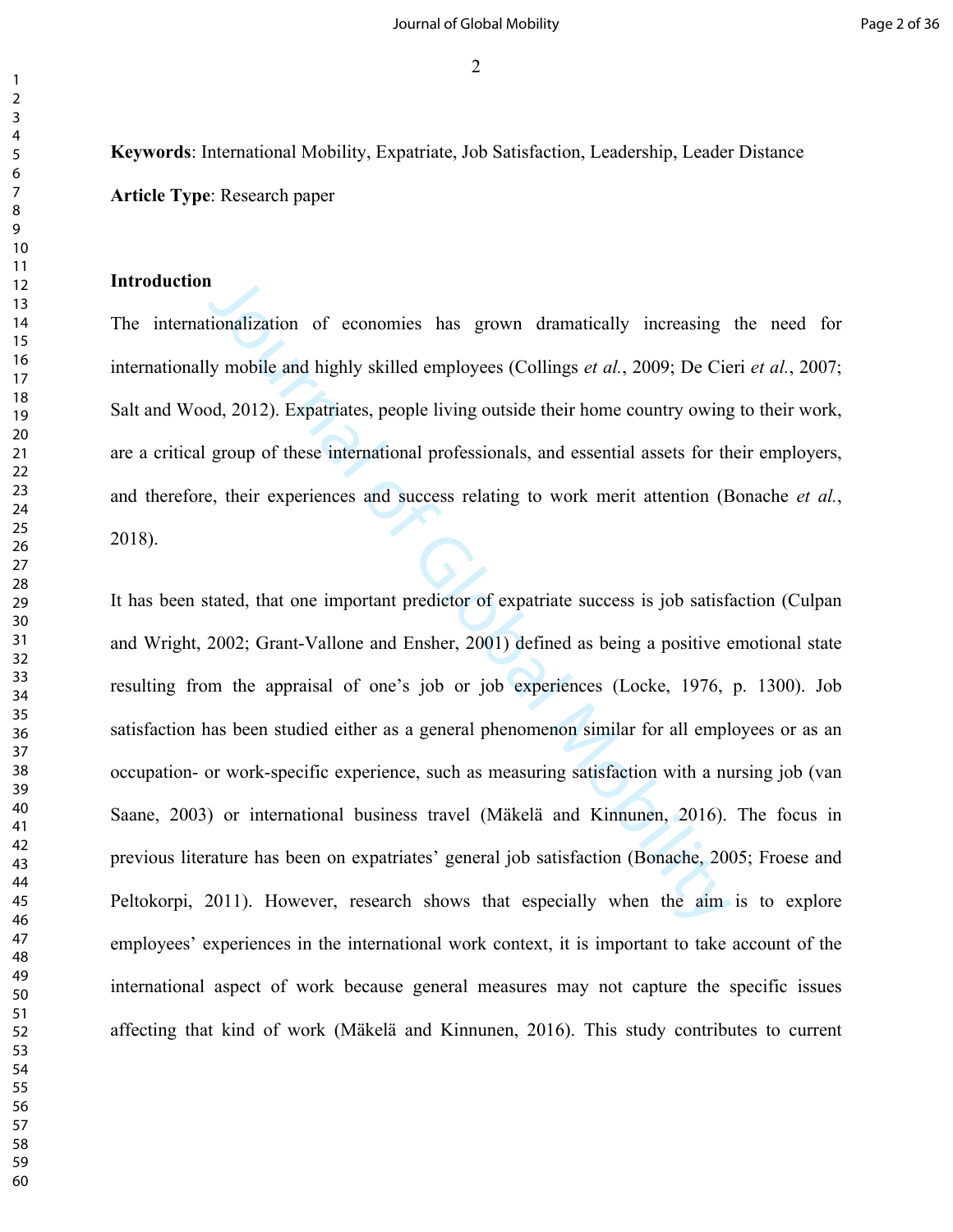knowledge by following an occupation- or work-specific approach to job satisfaction and focuses on satisfaction with an expatriate job.

Prior studies show that leadership plays a vital role in expatriates' general job satisfaction (Stroppa and Spieß, 2011). However, earlier studies about leadership and expatriation rarely take account of the specific nature of the international work context, in which, for instance, the distance from a leader is a pertinent issue (Antonakis and Atwater, 2002; Bligh and Riggio, 2013). Leader distance has been defined in several ways, for instance, referring to physical and functional distance between leader and follower (see e.g., Antonakis and Atwater, 2002; Antonakis and Jacquart, 2013; Griffith *et al*., 2018; Napier and Ferris, 1993).

Spieß, 2011). However, carlier studies about leadership and expatriat<br>he specific nature of the international work context, in which, for<br>n a leader is a pertinent issue (Antonakis and Atwater, 2002; Blig<br>r distance has b Physical distance can be caused by the physical structures of organizations, and globalization and new working structures are often shown to increase the physical distance between leader and subordinate (Avolio *et al.*, 2014; Zander *et al.*, 2012), especially in an international work context. Functional distance refers to the quality of the functional working relationship between the leader and the subordinate and has been studied with reference to Leader-Member Exchange (LMX) theory (Graen and Uhl-Bien, 1995; Napier and Ferris, 1993, p. 337). The high quality of the LMX relationhips is a significant antecedent of job satisfaction (Epitropaki and Martin, 2005; Erdogan and Enders, 2007), and has also been linked to expatriate success (Benson and Pattie, 2009; Pattie *et al.*, 2013).

Distance, both physical and functional, between the parties of these dyads may limit the availability of some important resources, such as the natural occurrence of interaction, support gained from each other and access to more developmental work tasks (Antonakis and Atwater, 2002; Varma and Stroh, 2001). Conservation of resources (COR) theory (Hobfoll, 2001, 2002)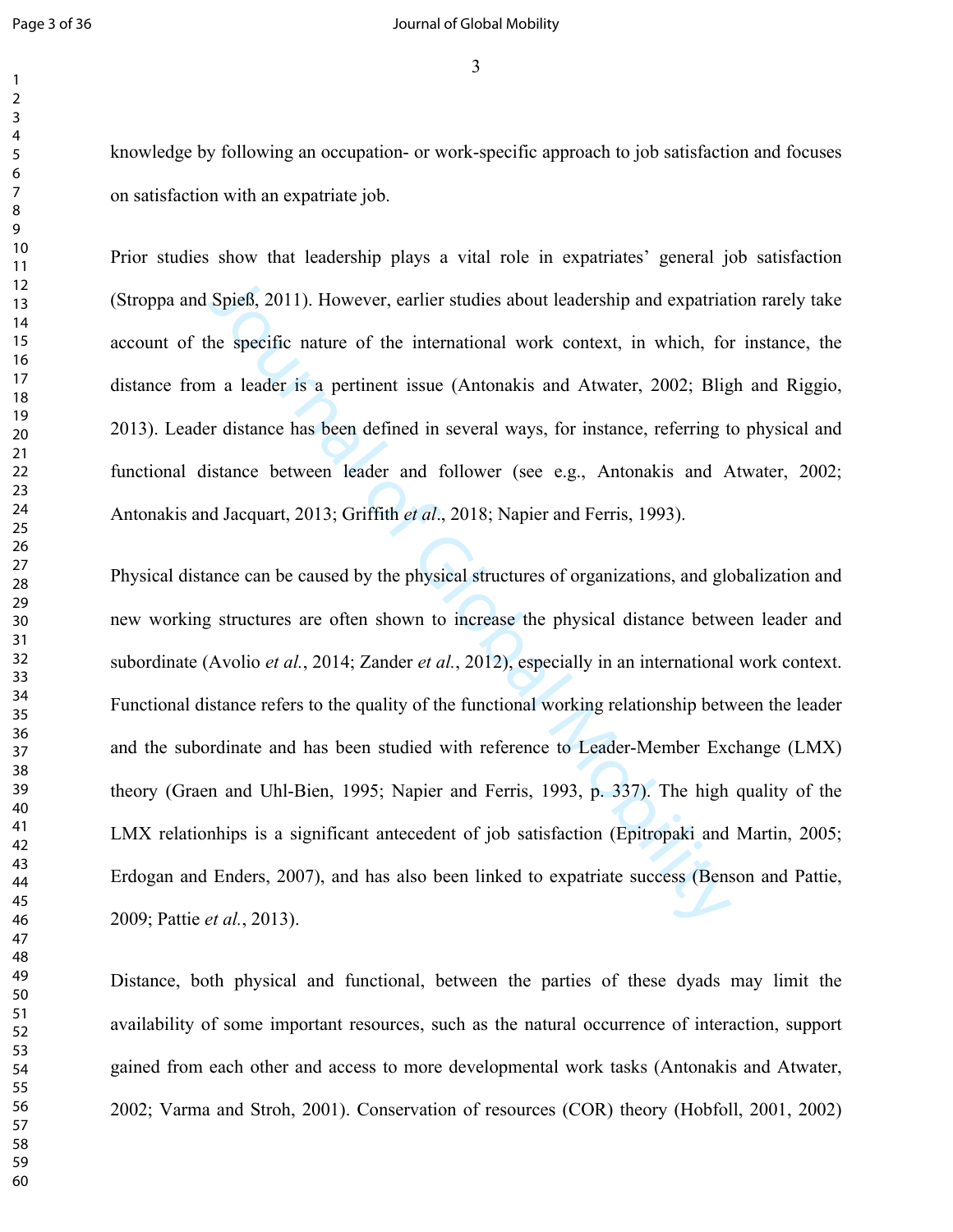#### Journal of Global Mobility Page 4 of 36

states that the resources people have are important for their wellbeing; and job satisfaction is an essential indicator of such wellbeing (see e.g., Mäkelä and Kinnunen, 2016) and therefore COR theory is adopted as a theoretical basis for this study.

Extrainer and Wayne, 2004; Kraimer *et al.*, 2001; Pattie *et al.* 2013), also resonant members of the supervisor of the supervisor of the supervisor in the general job satisfaction of the expatriat the connection merits f Although there is a growing body of research investigating the supervisory relationships of expatriates (Kraimer and Wayne, 2004; Kraimer *et al.*, 2001; Pattie *et al.* 2013), also highlighting the important role of the supervisor in the general job satisfaction of the expatriate (Stroppa and Spieß, 2011), the connection merits further study. The aim of this study is to focus on satisfaction with an expatriate job and how such satisfaction is linked to leadership. Specifically, this research examines how two different kinds of distances—physical distance and functional distance between an expatriate and his/ her supervisor are related to satisfaction with the expatriate job. Therefore, the contribution of this study is threefold; first, it addresses the understudied phenomena of international work-specific job satisfaction, specifically satisfaction with an expatriate job. Second, it provides new knowledge on the outcomes of leader distance in the context of expatriation, a work situation that is inherently related to changes in physical location and to organizational relationships. Third, the current study contributes to leadership literature and highlights the importance of the conditions and the context in which leadership occurs. Below, the relevant literature is reviewed, and hypotheses developed.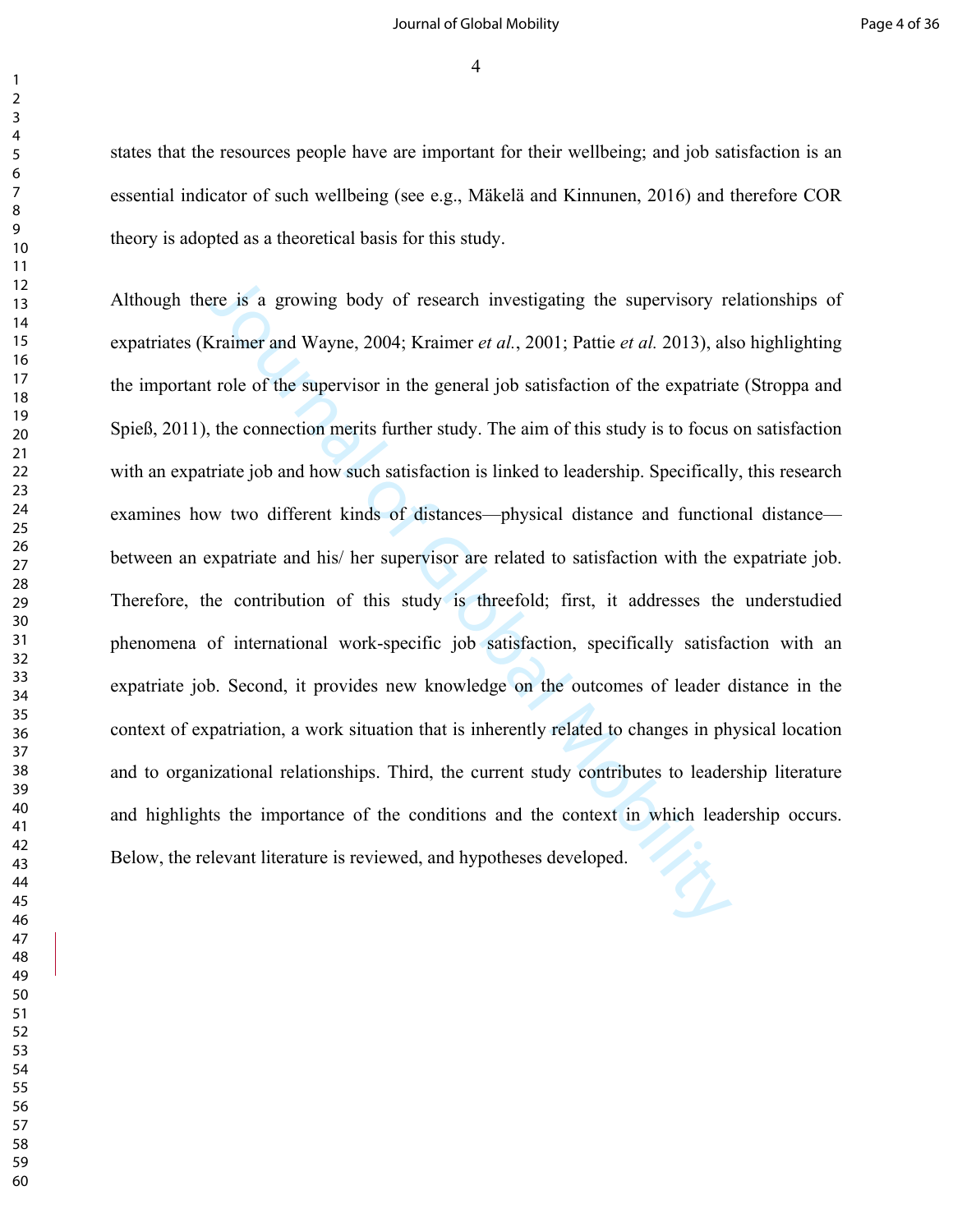#### 

#### **Leader distance and satisfaction with an expatriate job**

#### *Physical distance and satisfaction with an expatriate job*

and new working structures often increase the physical distance betw<br>Avolio *et al.*, 2014; Zander *et al.*, 2012), especially in an international<br>vorking in the global or regional headquarters of multinational firms<br>sors Globalization and new working structures often increase the physical distance between leader and subordinate (Avolio *et al.*, 2014; Zander *et al.*, 2012), especially in an international work context. Expatriates working in the global or regional headquarters of multinational firms (MNCs) often have supervisors who are not located in the same country. From the leadership perspective, expatriation is challenging for supervisor-subordinate relationships especially given the frequent need to manage people who are physically distant and to manage the temporary nature of expatriate assignments (Benson and Pattie, 2009). The same challenges also apply to relationships between the expatriate and his/her own supervisor.

Although studies on expatriates and distance from a leader are limited, some research has investigated the link between the physical distance of expatriates and their mentors (Carraher *et al.*, 2008; Zhuang *et al.*, 2013). Those relationships are also equated with the supervisory relationship (Raabe and Beehr, 2003). It has been shown that the physical distance is connected to job satisfaction among expatriates, and having a mentor residing in the home country (i.e., someone physically distant) has a negative relationship to job satisfaction among expatriates (Carraher et al., 2008). Moreover, the relevance of physical distance between leader and the follower has become evident through the studies focusing on globally dispersed or virtual teams, which are also an important form of globalized work (Jimenes *et al.*, 2017). As with expatriation, work in global teams is also characterized by a globally dispersed working environment and limited face-to-face contact with team members who are physically distant (Maloney and Zellmer-Bruhn, 2006).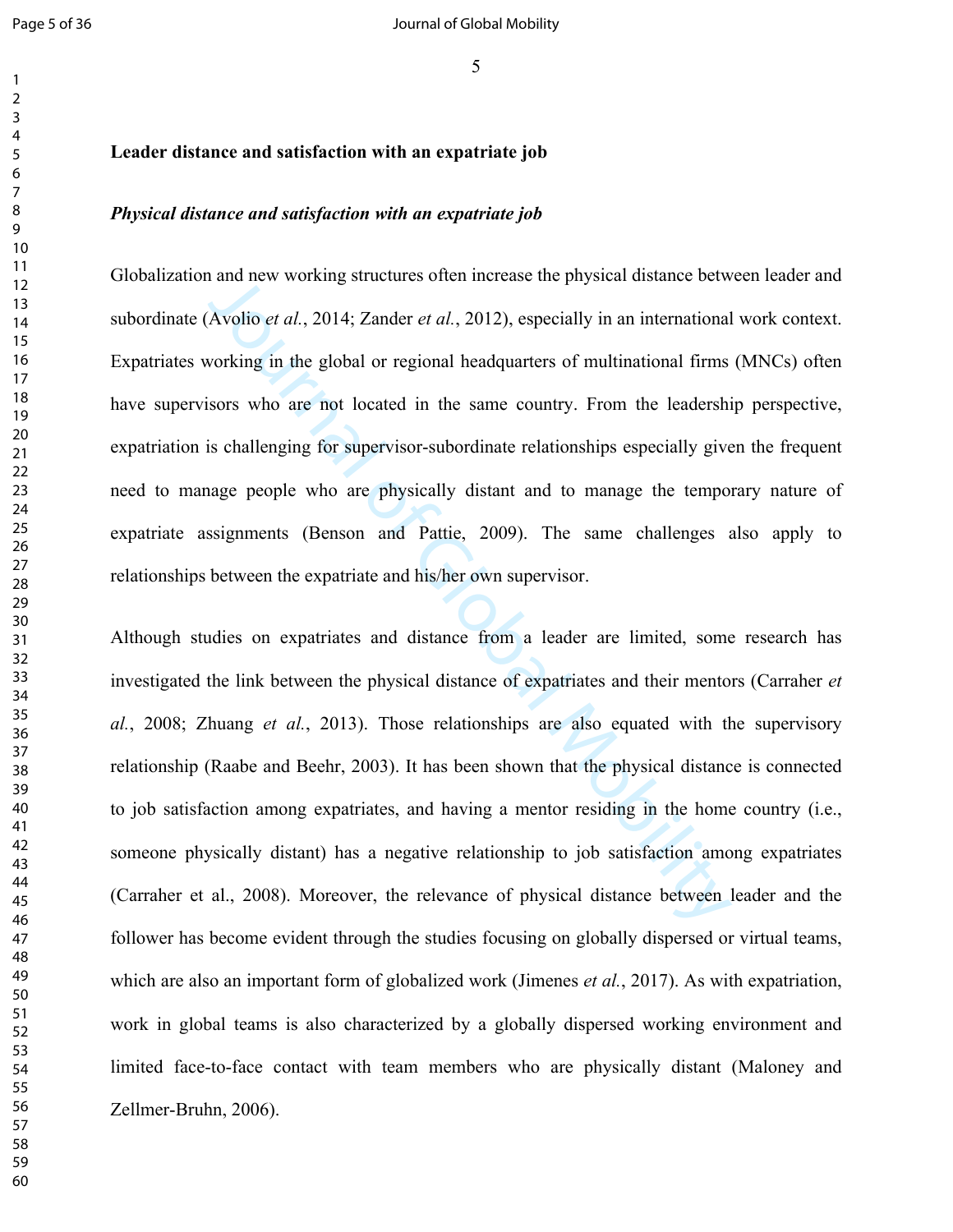#### Journal of Global Mobility Page 6 of 36

 

 

> Studies on global and virtual teams reveal that remote team members feel isolated and perceive that they do not have access to critical information, and that they are not involved in crucial team decisions (Armstrong and Cole, 2002; Breu and Hemingway, 2004; Cramton, 2001). Expatriates working at a physical distance from their supervisor may find it difficult to participate in decision-making processes led by their remote supervisor, or they may feel that they are outsiders because of the reduction of naturally occurring face-to-face communication. Relying on COR theory (Hobfoll, 2011), such negative experiences are likely to reduce a person's satisfaction with their work. In the domestic context, it has also been shown that extensive time spent in a virtual mode at work (i.e., where there is minimal contact with the supervisor) is negatively related to job satisfaction (Golden and Veiga, 2008).

> a physical distance from their supervisor may find it difficult to<br>ting processes led by their remote supervisor, or they may feel that the<br>he reduction of naturally occurring face-to-face communication. Re<br>ioll, 2011), su Though the physical distance between the expatriate and his / her leader can thus be expected to impact on expatriates' satisfaction with their work, no earlier studies analyzing this could be found. The impacts of the location of the supervisor have been analyzed, for example, in the context of expatriate performance management, but there the location of the primary supervisor was not found to be related to how successful the performance management was: success was more dependent on process-related factors such as what kinds of goals are set, how they were set, and how they were evaluated (Suutari and Tahvanainen, 2002). However, in the light of COR theory and findings from studies of expatriates and their mentors, as well as on virtual teams, we hypothesize as follows:

> *H1: Physical distance between the supervisor and the expatriate is negatively related to satisfaction with the expatriate job.*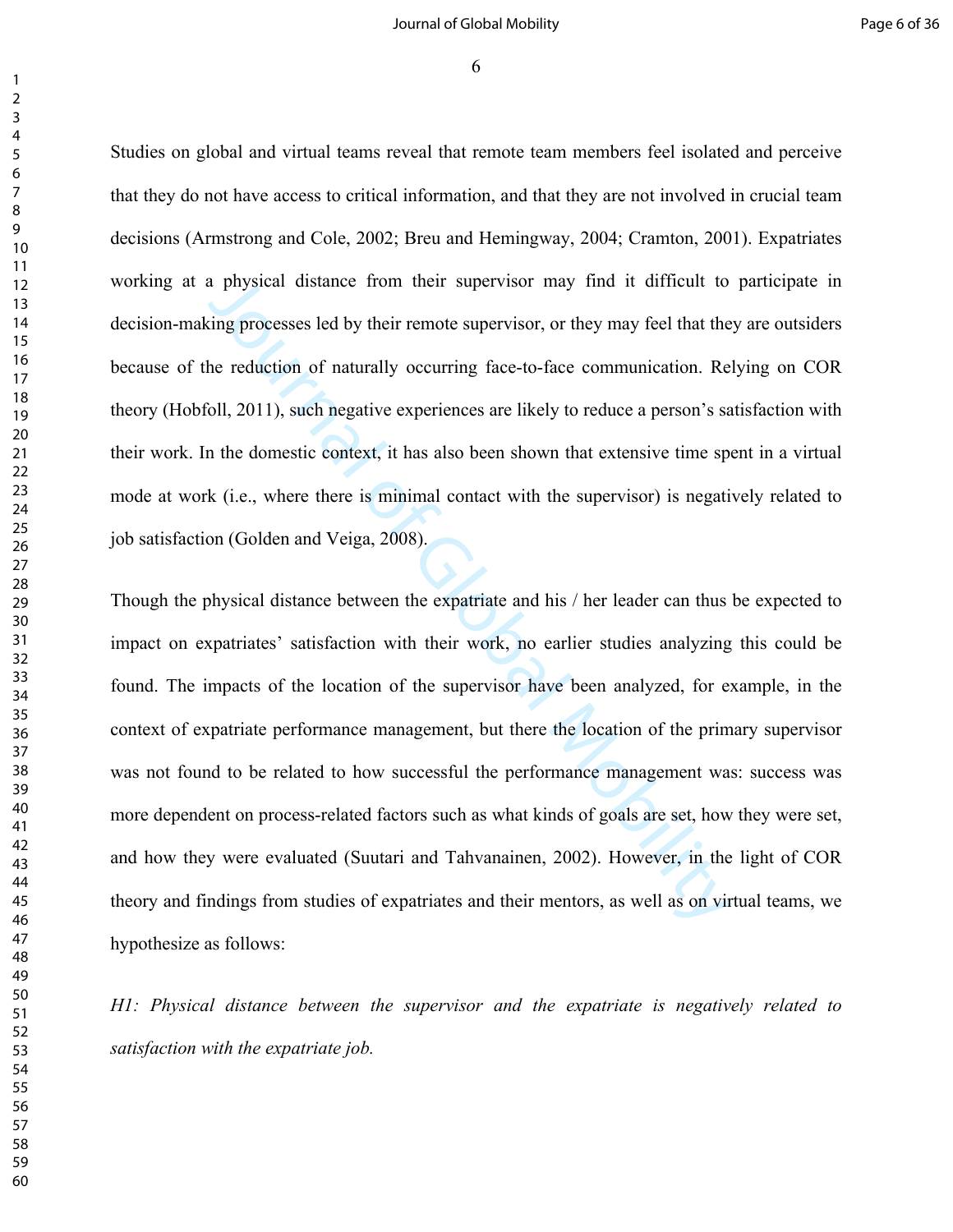#### *Functional distance and satisfaction with expatriate job*

is used working relationship between the supervisor and the subordinat I.eader-Member Exchange (I.MX) (see e.g., Dulebohn *et al.*, 2012; C Schriesheim *et al.*, 1998) theory offers a widely used approach that the basis o Functional distance between supervisor and the subordinate refers to the degree of closeness and quality of the working relationship between the supervisor and the subordinate (Napier and Ferris, 1993). Leader-Member Exchange (LMX) (see e.g., Dulebohn *et al.*, 2012; Graen and Uhl-Bien, 1995; Schriesheim *et al.*, 1998) theory offers a widely used approach to study such distance, in that the basis of LMX theory is that the leader and each of his/ her followers create a unique relationship. Typical features of high-quality relationships include trust, co-operation, and mutual affect between the partners (Graen and Uhl-Bien, 1995). The presence of such characteristics indicates low functional distance between relationship parties (Antonakis and Atwater, 2002) and good availability of various resources (cf., COR theory) likely to lead to better wellbeing, for example, in the form of job satisfaction. Low-quality relationships are based on formal work tasks and contracts (Graen and Uhl-Bien, 1995) and can be seen as an indicator of high functional distance between leader and follower (Antonakis and Atwater, 2002) and, thus, as a situation in which fewer resources are available to the follower (Hobfoll, 2001, 2002). From the perspective of COR theory, this leads to reduced wellbeing for the follower.

The focal role of high-quality LMX relationships as an antecedent of job satisfaction has been acknowledged in numerous studies in the domestic context (Dulebohn *et al.*, 2012; Epitropaki and Martin, 2005; Golden and Veiga, 2008; Harris *et al.*, 2009; Harris *et al.*, 2006; Vidyarthi *et al.*, 2014). It has also been argued that supervisory relationships in expatriate outcomes are undisputable (Benson and Pattie, 2009; Pattie *et al.*, 2010). Research on LMX in the context of a high-quality expatriation LMX relationship between leader and the expatriate follower is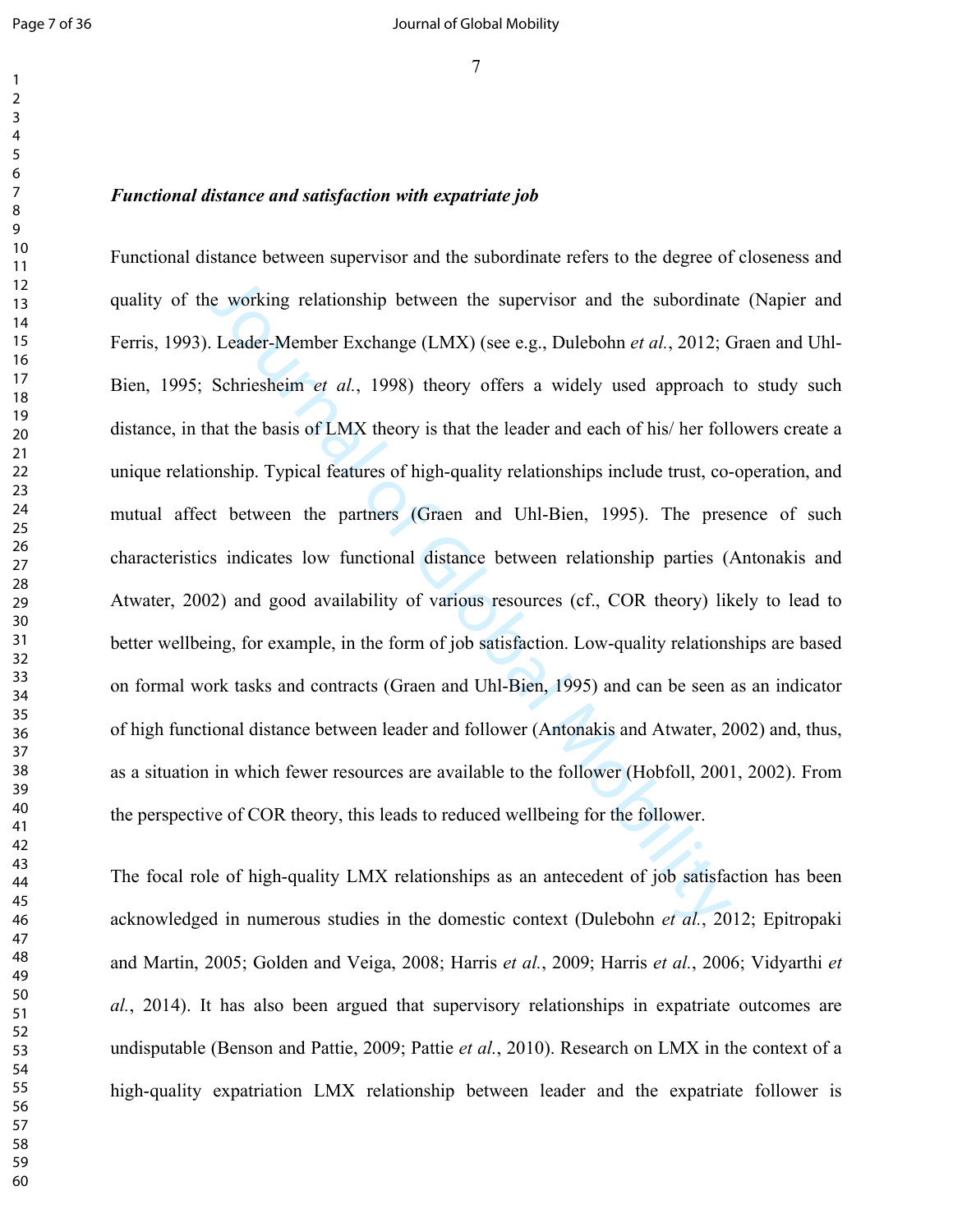#### Journal of Global Mobility Page 8 of 36

suggested to be important for the job satisfaction of the expatriate, in particular when the supervisor is a local person (Boyd and Taylor, 1998; Froese and Peltokorpi, 2013). Additionally, earlier expatriate studies have shown that different kinds of social support positively influence the adjustment of the expatriate to their new environment (Bhaskar-Shrinivas *et al.*, 2005; Lee, 2010). The level of adjustment, in turn, relates to the job satisfaction of the expatriate (Gudmundsdottir, 2013).

of the expatriate to their new environment (Bhaskar-Shrinivas *et a* level of adjustment, in turn, relates to the job satisfaction of ottir, 2013).<br>
Earlier studies have shown that LMX is positively related to expatriate<br> In addition, earlier studies have shown that LMX is positively related to expatriates' perceptions of organizational support (Liu and Ipe, 2010) as well as task and contextual performance (Kraimer *et al.*, 2001). Though the research evidence is still very limited with regard to job satisfaction, a study by Varma and Stroh (2001) reported that high-quality LMX was associated with female expatriate satisfaction with their assignments. Therefore, in the light of LMX and COR theory and related empirical evidence, we hypothesize the following about the role of functional distance:

*Hypothesis 2: Functional distance between the supervisor and the expatriate is negatively related to satisfaction with an expatriate job.*

# *Interaction effect of physical distance and functional distance on the satisfaction with an expatriate job*

As hypothesized above, we expect low distance, both physical and functional, to lead to greater satisfaction with an expatriate job. One main assumption in COR theory is that having multiple different kinds of resources strengthens a person's wellbeing (Hobfoll, 2001, 2002). In particular, if one has multiple resources it is more likely that suitable support for varying situations is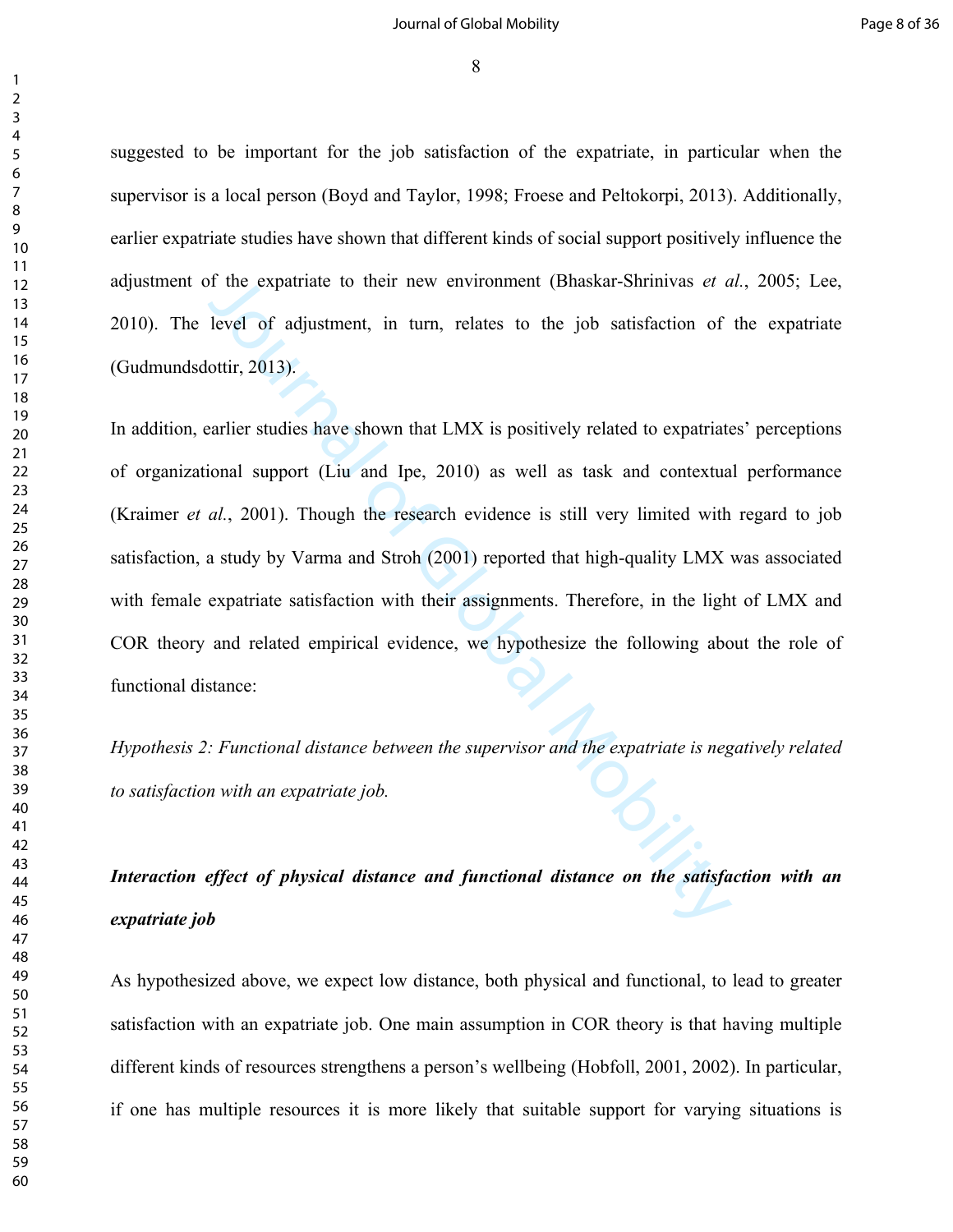available compared to the situation where there is little variation of resources. Therefore, we also study the interaction effect of physical distance and functional distance on satisfaction with an expatriate job. Physical distance limits, for instance, natural interaction and opportunities to foster mutual support between leader and follower and therefore has been suggested to be a contextual factor with potential to moderate the effects of LMX on employee outcomes (Golden and Veiga, 2008; Howell and Hall-Merenda, 1999). It seems that physical distance between leader and the follower is likely to limit the available resources. However, this interaction effect has not been studied in the context of expatriation, and merits further research.

I support between leader and follower and therefore has been suggetor with potential to moderate the effects of LMX on employee out<br>2008; Howell and Hall-Merenda, 1999). It seems that physical dis<br>6 follower is likely to l There are only a few empirical studies on the interaction effects of physical distance and functional distance on organizational outcomes. A study by Howell and Hall-Merenda (1999) showed that high-quality LMX was linked to stronger follower performance irrespective of physical distance, thus no interaction effect was found. In that study, the physical distance recorded between leader and follower varied from working on the same floor to working in a different city. In contrast with the present study, the distances involved were not as extensive as working in a different country and the study focused on performance rather than satisfaction with work.

Another study on physical distance and LMX in the context of virtual teams analyzed the connection between leader distance and general job satisfaction (Golden and Veiga, 2008). The study showed that if the quality of LMX was high, job satisfaction was almost equal for those who worked in a limited virtual mode or an extensive virtual mode. The study also showed that operating in an extensive virtual mode (i.e., having limited contact with the supervisor) in a lowquality LMX relationship caused job satisfaction to be weaker than in a situation where the leader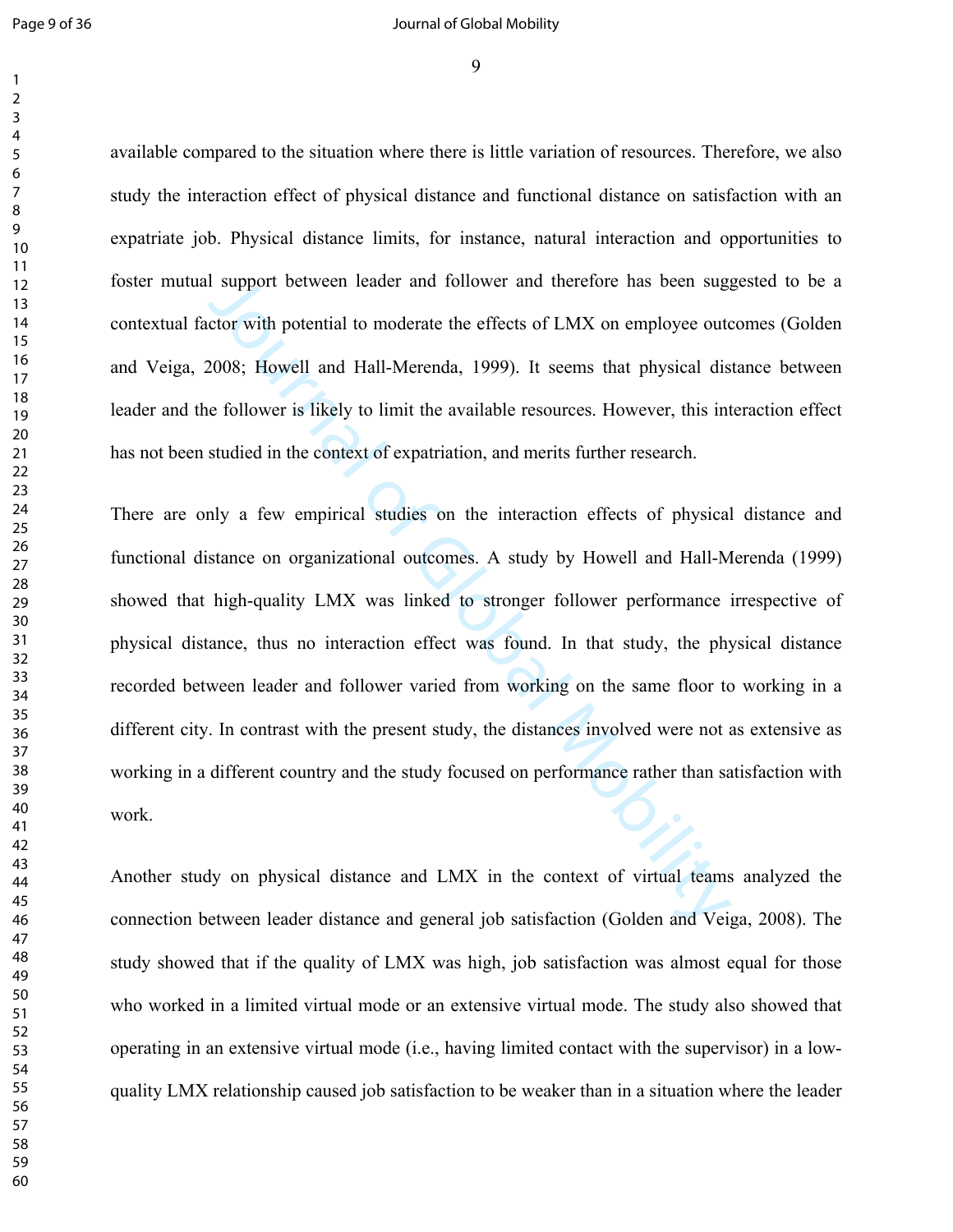and subordinate worked in a limited virtual mode (i.e., the employee is in regular contact with the supervisor).

the boundary conditions under which the distant leadership occurred last-mentioned studies were conducted in the context of international study contributes to the research field of international work and glived first indin Identifying only these two empirical studies reporting different results indicates that more research on the boundary conditions under which the distant leadership occurs is required. Neither of the last-mentioned studies were conducted in the context of international work and therefore our study contributes to the research field of international work and global mobility. Earlier empirical findings are not totally aligned with COR theory's assumption that resources have cumulative or loss spiral effects (Hobfoll, 2002). In contrast, it seems that functional distance may operate as a resource that diminishes the negative effect of physical distance because both studies (Golden and Veiga, 2008; Howell and Hall-Merenda, 1999) reported that the positive relationship between low functional distance with a supervisor and its outcomes were not affected by physical distance. However, COR theory does allow that some resources may be more critical than others (Hobfoll, 2002).

Because existing empirical evidence is insufficient and prior research does not address the context of expatriation, we base our hypothesis mainly on COR theory's assumption that a situation characterized by more resources is better for individuals' wellbeing (e.g., job satisfaction) than a situation featuring fewer resources. Thus, we present the following hypothesis:

*H3: Low functional distance will be related to higher satisfaction with an expatriate job among those who work in the same country as the supervisor than it will among those who work in a different country to their immediate supervisor, In addition, high functional distance will be*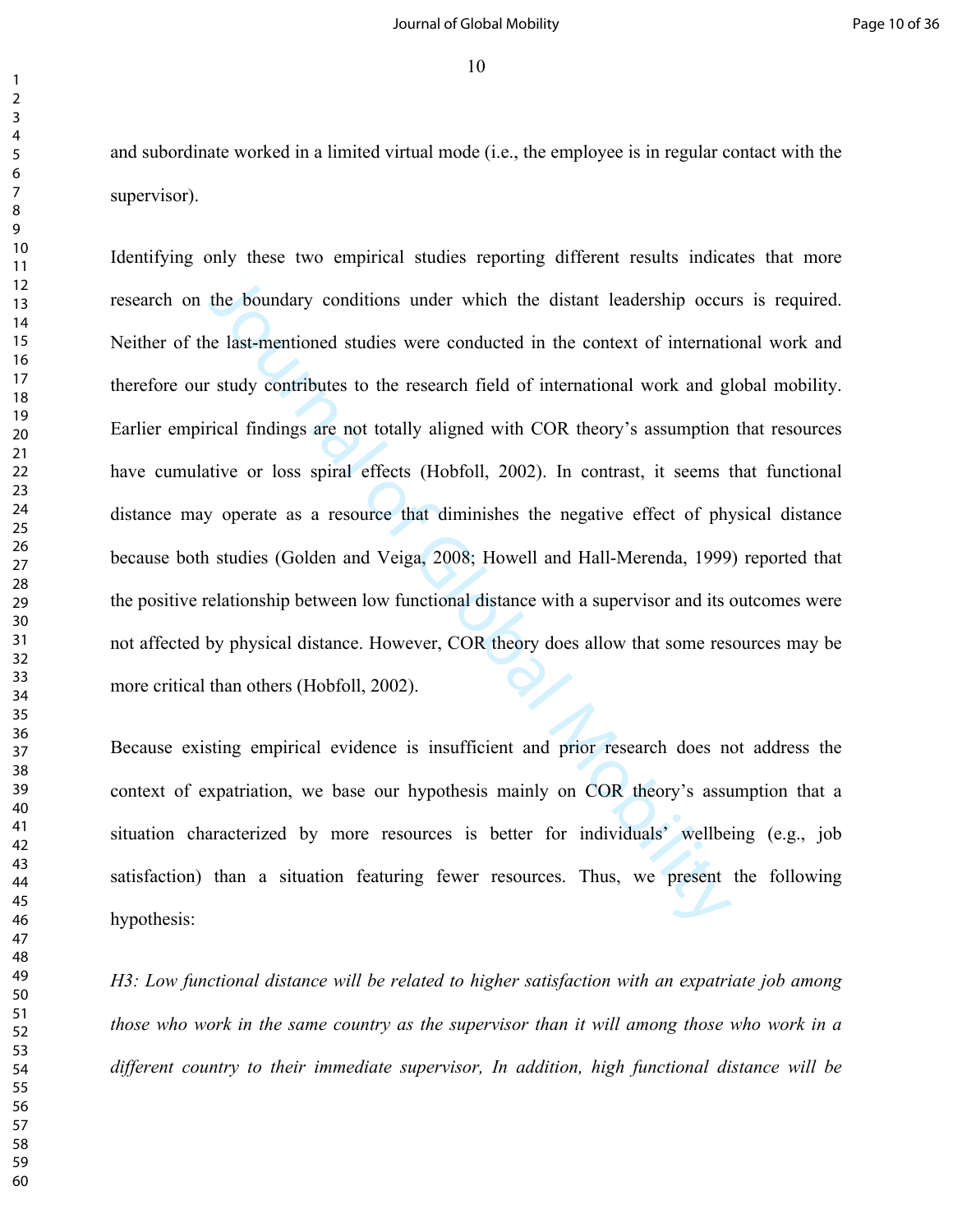*related to lower satisfaction with an expatriate job among those who work in a different country to their supervisor than it will among those who work in the same country.*

The proposed study model and hypothesized relationships are summarized in Figure 1.

[Insert Figure 1. around here]

**Method**

#### *Data collection*

I study model and hypothesized relationships are summarized in Figure<br>
[Insert Figure 1. around here]<br>
Insert Figure 1. around here]<br> **Only Equal Mobility 1.** The survey was carried out in co-operation with the<br>
(Academic The hypotheses were tested and answers to research questions sought using data collected through an internet survey. The survey was carried out in co-operation with the Finnish trade union TEK (Academic Engineers and Architects in Finland) in 2016. TEK sent an e-mail invitation to each of its 1168 members shown as living abroad on its member register. A total of 305 survey responses were returned. Four responses were excluded because the respondents no longer worked abroad, and an additional 11 because the respondents did not work while living abroad. The final number of eligible responses was 290 and the final response rate 24.8%. Of the respondents, 76.7 % were men. The average age of respondents was 42.3 years. The three most common host countries for expatriates were Germany (16.2 %), the USA (14.1 %) and Switzerland (9.3 %) and in total the respondents listed 51 host countries. A total of 61.4 % of our respondents reported that they had sought work abroad on their own initiative and 35.9 % reported they were sent by their employer (2.8 % did not respond to that question).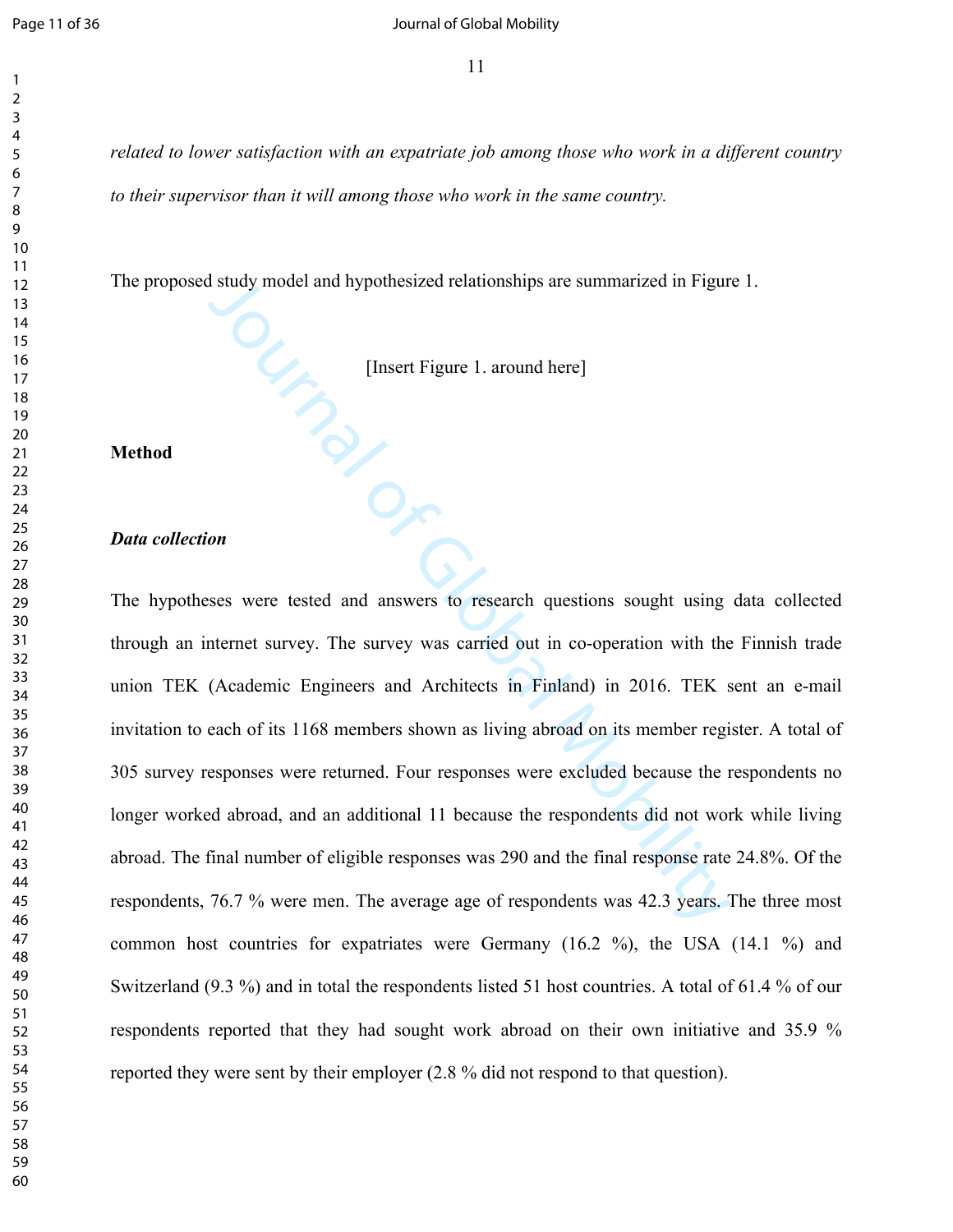#### *Measures*

*Functional distance* was measured by an eight-item LMX scale (Tanskanen et al., 2018). Sample items include: "We trust each other" and "We can genuinely listen to each other's opinions." Responses were given on a 5-point Likert scale anchored with *strongly disagree* (1) and *strongly agree* (5) and the Cronbach's alpha for the scale was .96.

is: "We trust each other" and "We can genuinely listen to each othere given on a 5-point Likert scale anchored with *strongly disagree* (1 the Cronbach's alpha for the scale was .96.<br> *ance* was measured with the question *Physical distance* was measured with the question "Does your immediate supervisor mainly work with you... (select one of the following options): a) in the same country and in the same office, b) in the same country but in some other office, c) in Finland, d) in some other country" As the aim of this study is to explore whether the supervisor is located in the same country or in a different country to the expatriate, responses were recoded as a binary variable; the first two options as 1=same country and last two as 0=another country.

*Satisfaction with expatriate job* was measured through four items modified from the satisfaction scale used in the context of international business travel (Mäkelä *et al.*, 2015; Mäkelä and Kinnunen, 2016; Westman *et al.*, 2009). These items were modified to match the expatriate job context (sample item: "I like working as an expatriate"). The items were rated on a 5-point Likert scale anchored with *completely disagree* (1) and *completely agree* (5) and the Cronbach's alpha for the scale was .754.

*Controls*: Gender (a binary variable, where 1=male and 0=female), *age*, and length of stay in the current country (in full years) were controlled for. In addition, organizational position (1 for the lowest and 10 for the highest level in the hierarchy) was included as a control variable because it has been shown that the effects of leader distance may vary depending on organizational level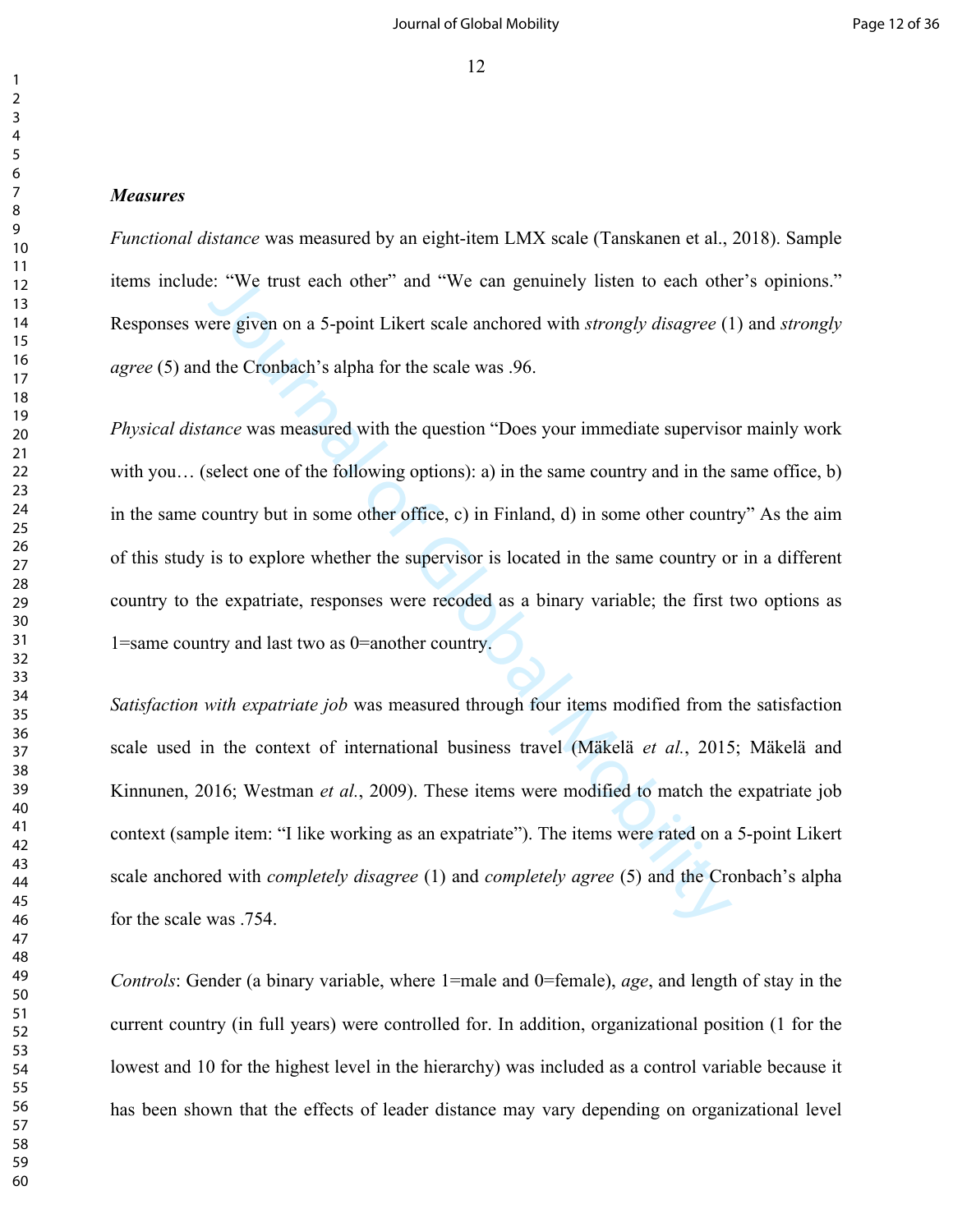#### Page 13 of 36 **Decision 12 of 36** Journal of Global Mobility

(Antonakis and Jaquart, 2013). Expatriation type (a binary variable, where  $1 =$  Assigned expatriate and  $0 = Self$ -initiated expatriate) was also controlled for in the study model.

# **Results**

started with an examination of the dimensionality and discriminant<br>trisfaction with expatriate job and functional distance. CFA showe<br>validity for both LMX and satisfaction with expatriate job measureme<br>teasurement model i The analysis started with an examination of the dimensionality and discriminant validity of the scales for satisfaction with expatriate job and functional distance. CFA showed support for measurement validity for both LMX and satisfaction with expatriate job measurement scales. The two-factor measurement model indicated measurement validity for LMX and satisfaction with expatriate job scales by having an adequate fit to the data  $(\chi^2)(62)=168.84$ ; RMSEA=.077; TLI=.943; CFI=.961).With regard to standard goodness of fit cut-off values: RMSEA <.080 indicates acceptable fit, and TLI and CFI values over.900 indicate an acceptable fit while over.095 indicate a good fit (e.g. Hu and Bentler, 1999). In satisfaction with expatriate job scale the post-hoc correlated error-terms between 'I am satisfied with my current work tasks as an expatriate' and 'I especially like my job because it involves the possibility to live abroad' were estimated. All factor loadings were significant and standardized factor loadings generally high (>.800), though satisfaction with expatriate work had one relatively low loading (.615).

Means, standard deviations, and correlations between study variables are presented in Table 1. The intercorrelations showed, first, that functional distance related positively to satisfaction with the expatriate job, but physical distance did not. With regard to our control variables, the findings indicate that higher organizational position was positively related to satisfaction with the expatriate job. Gender, age, or length of the stay in the company did not have a significant relationship with the satisfaction with the job.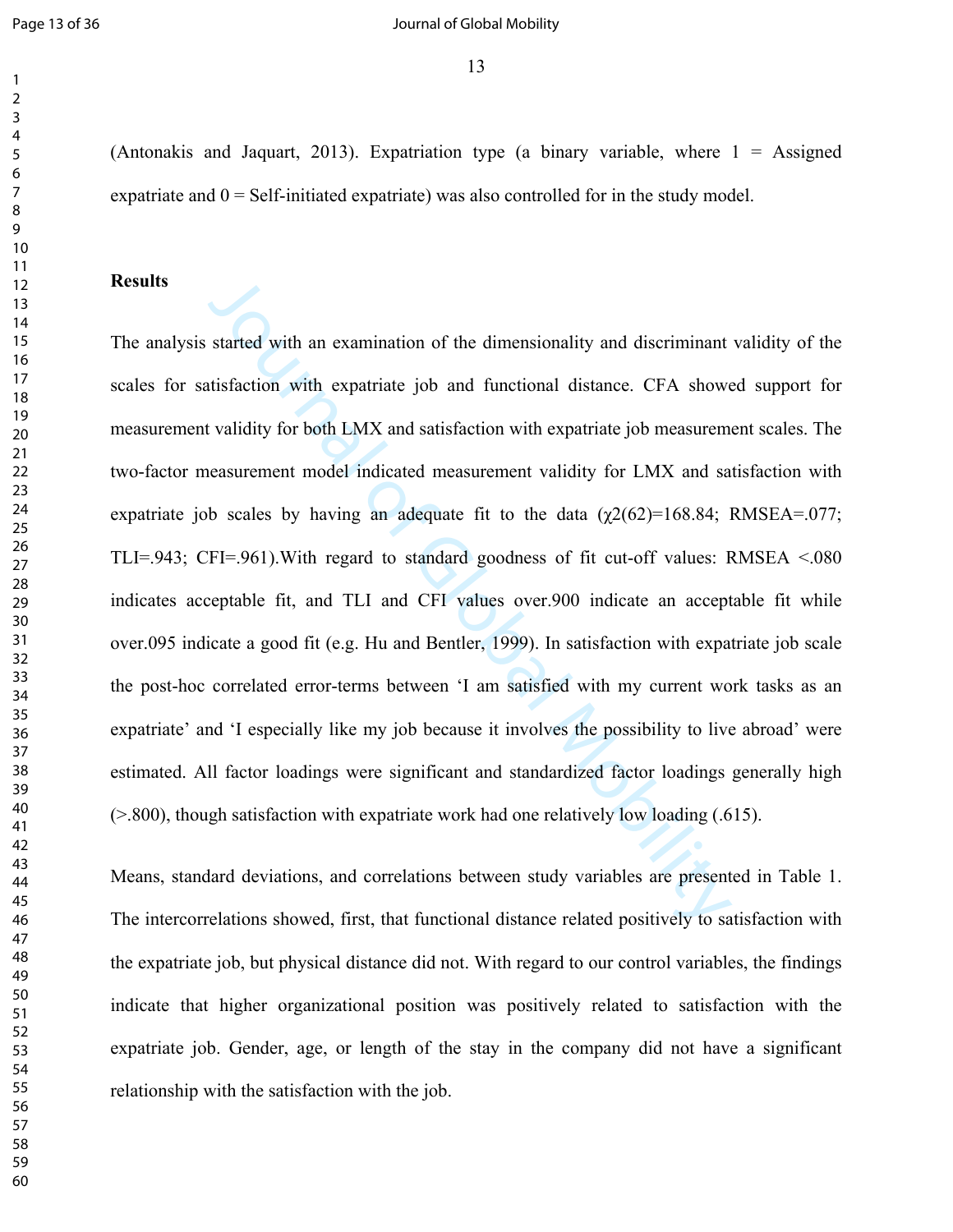[Insert Table 1 around here]

A moderated linear hierarchical regression analysis was used with the following procedure: first, control variables were entered in step 1 to control for their effects; second, indicators of physical and functional distance were entered in step 2; and finally, the interaction terms of physical and functional distance were entered in step 3. In calculating the interaction terms, the variables were standardized to avoid multicollinearity (Cohen *et al.*, 2003).

[Insert Table 2 around here]

linear hierarchical regression analysis was used with the following p<br>bles were entered in step 1 to control for their effects; second, indicat<br>al distance were entered in step 2; and finally, the interaction terms of<br>sta We did not find a significant relationship between physical distance and satisfaction with the expatriate job. Positive relationship between functional distance (functional distance is measured as LMX quality, thus the higher the LMX, the lower the functional distance) and satisfaction with the expatriate job ( $\beta$ =0.22,  $p$ <.05) was found, which shows that the lower the functional distance, the more satisfied expatriates are with their job) (see Table 2). Accordingly, if the expatriate had a low functional distance from his/ her supervisor, s/he was more satisfied with the expatriate job. In turn, the physical distance between the expatriate and the supervisor did not increase or decrease our participants' satisfaction with their expatriate job. In addition, our interaction term made a significant contribution to the explained variance. The interaction term between physical and functional distance was significant  $(\beta=0.22, p<.05)$ , and is illustrated in Figure 2 (satisfaction with expatriate job presented in standardized values). Our findings show that those expatriates with low functional distance benefit from the situation of low physical distance: their satisfaction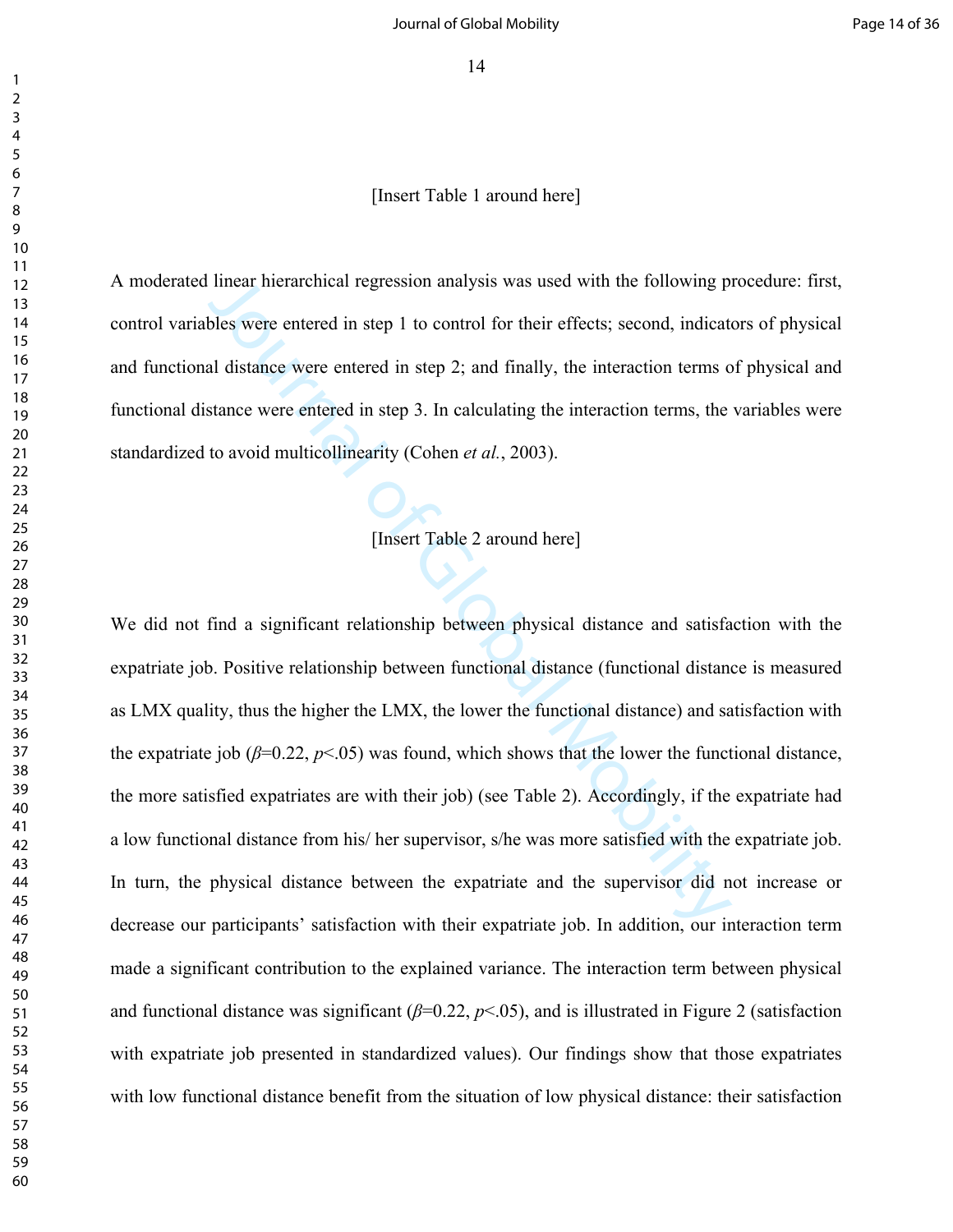#### Page 15 of 36 **Decision 12** Journal of Global Mobility

with their expatriate job is higher when physical distance is low. In contrast, those who have high functional distance from their supervisor are more satisfied with the expatriate job if they also have high physical distance from the supervisor compared to the situation in which physical distance is low.

# [Insert Figure 2. around here]

W.<br>
[Insert Figure 2. around here]<br>
among the control variables, a significant relationship was foul position and satisfaction with the expatriate job; the higher the<br>
ther is the level of satisfaction with the expatriate In addition, among the control variables, a significant relationship was found between organizational position and satisfaction with the expatriate job; the higher the organizational level, the higher is the level of satisfaction with the expatriate job (*β*=0.22, *p*<.001). This model explained 23% of the variance in satisfaction with an expatriate job.

## **Discussion and conclusion**

The aim of this study was to examine the direct and interaction effects of physical distance and functional distance between an expatriate and his/her supervisor on the expatriate's job satisfaction.

#### **Main findings and theoretical contribution**

This study contributes to the current literature by addressing the understudied phenomenon of international work-specific job satisfaction, specifically satisfaction with an expatriate job. In general, we found that expatriates were very satisfied with their jobs, recording a mean value of 3.98 of a maximum score of 5.0).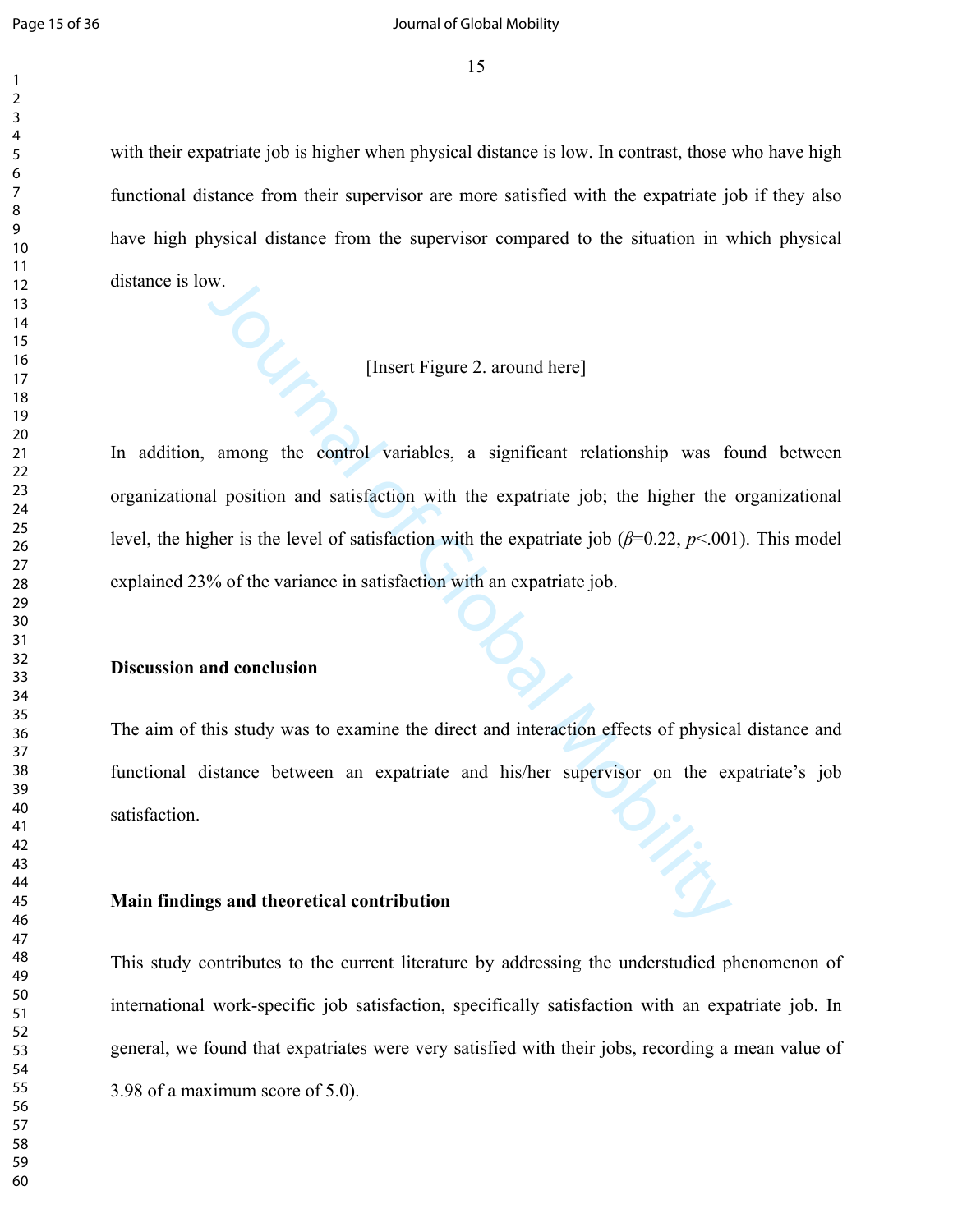#### Journal of Global Mobility **Page 16 of 36**

 

> by was not supported. This finding counters findings among geographic<br>suggesting that distance between the supervisor and the team mer<br>ection (Golden and Veiga, 2008). However, our knowledge of the<br>n immediate supervisor i This study contributes to current research by forging a theoretical link between leader distance and expatriation specific outcomes and empirically testing that link. Hypothesis 1, suggesting that the physical distance between expatriate and his/her leader is related to satisfaction with the expatriate job was not supported. This finding counters findings among geographically dispersed virtual teams suggesting that distance between the supervisor and the team members leads to lower satisfaction (Golden and Veiga, 2008). However, our knowledge of the effects of the location of an immediate supervisor is still relatively limited in the expatriate context, and thus the findings on global / virtual teams may not hold in the expatriation context. The circumstances typical of an expatriate position, including moving to a new location and settling into new work and living contexts (probably for a limited time span) is likely to make the situation different to that of people remaining in their domestic working environment. It is also possible that digging deeper into the effects of physical distance of supervisor and expatriate, for example, taking account of geographical location, time zone differences and the infrastructure of the society in which the expatriate works would lead to different findings.

> Therefore, future studies should focus on different aspects of physical distance between leader and follower also taking account if the leader is located in the expatriate's host country, home country, or some other country. However, in line with our findings, earlier studies on supervisor location and work-related experiences of expatriates have shown that the location of the primary supervisor was not related to the perceived efficiency of performance management either (Suutari and Tahvanainen, 2002). It is therefore possible that in the context of expatriation, the location of the supervisor does not have a similar effect on the employee's job-related experiences as it does in other kinds of jobs.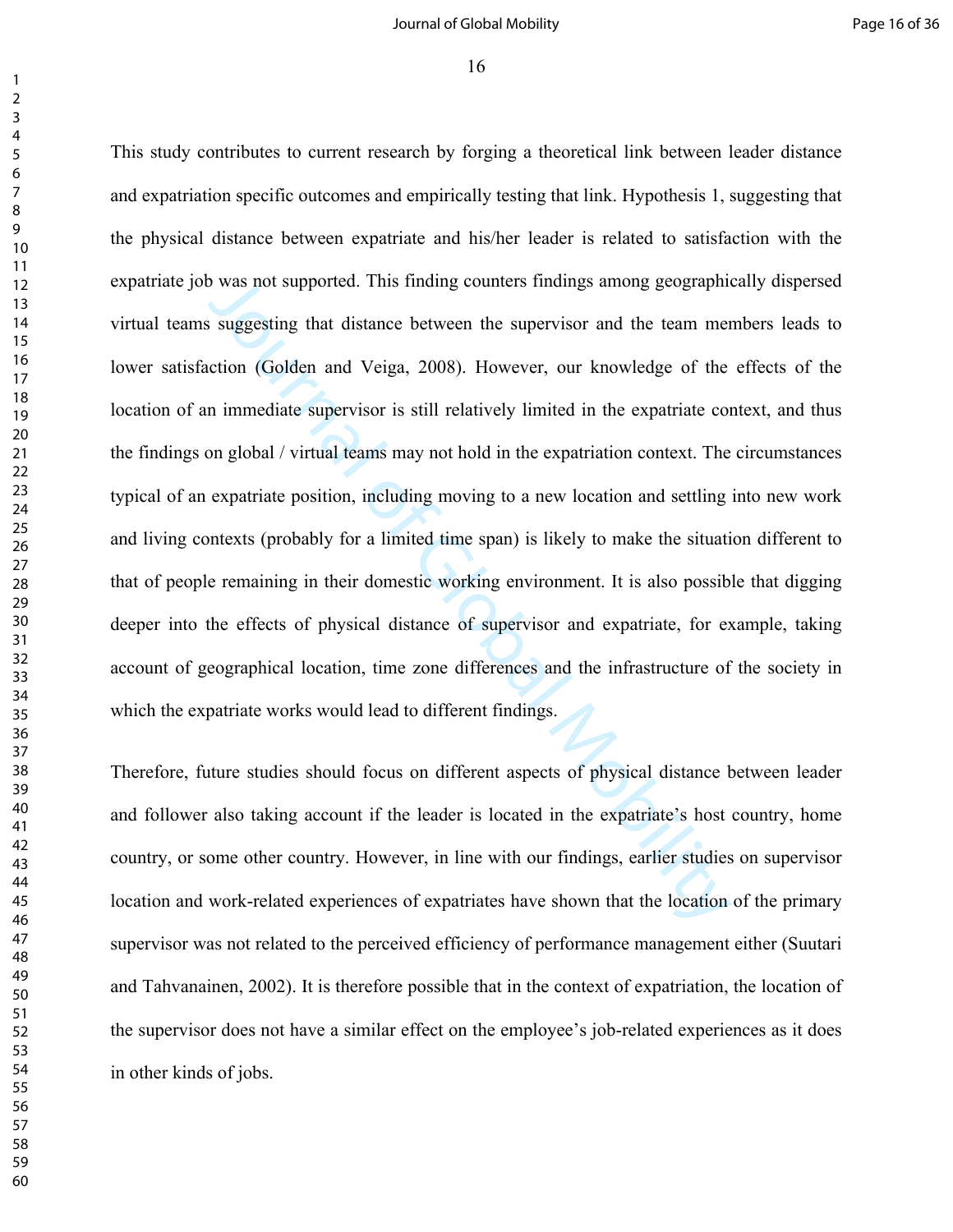#### Page 17 of 36 **Page 17** of 36 **Journal of Global Mobility**

Hypothesis 2, suggesting a direct negative relationship between functional distance and satisfaction with the expatriate job was supported. The findings indicate that lower functional distance between relationship parties was related to higher satisfaction with the expatriate job. This finding is in line with previous studies conducted in the domestic context (Epitropaki and Martin, 2005; Golden and Veiga, 2008; Harris *et al*., 2009). It also extends our understanding of the outcomes of high-quality leader-follower relationships in the context of expatriation as called for in prior research (Benson and Pattie, 2009; Pattie *et al*., 2013). In addition, it is worth mentioning that there was no statistically significant difference in the functional distance between those whose supervisor worked in the same country (mean 4.0) compared to those whose supervisor worked in a different country (mean 3.9).

is in line with previous studies conducted in the domestic context (1)<br>  $\zeta$  Golden and Veiga, 2008; Harris *et al.*, 2009). It also extends our un<br>
of high-quality leader-follower relationships in the context of expatri Reflecting the results above against COR theory indicates that functional distance between leader and the expatriate plays a more important role as a resource than the physical distance. In addition, since the studies underpinning COR theory were published (Grandey and Cropanzano, 1999; Hobfoll, 2002), communication technology has developed enormously and has improved the ease of communication over physical distance, which has inevitably affected leadership dynamics (e.g., Avolio et al., 2014). The recent discussion around the changing nature of expatriation raises the question of how much the development of information technology has changed the nature of the expatriation experience given it facilitates social interaction (Bonache et al., 2018; Kerri *et al.*, 2015). Therefore, the role of the utilization of modern communication channels and social media between expatriate and leader should be acknowledged. For instance, future studies should explore if intensity of social media usage can affect experiences of leader distance and through that, different outcomes, such as job satisfaction.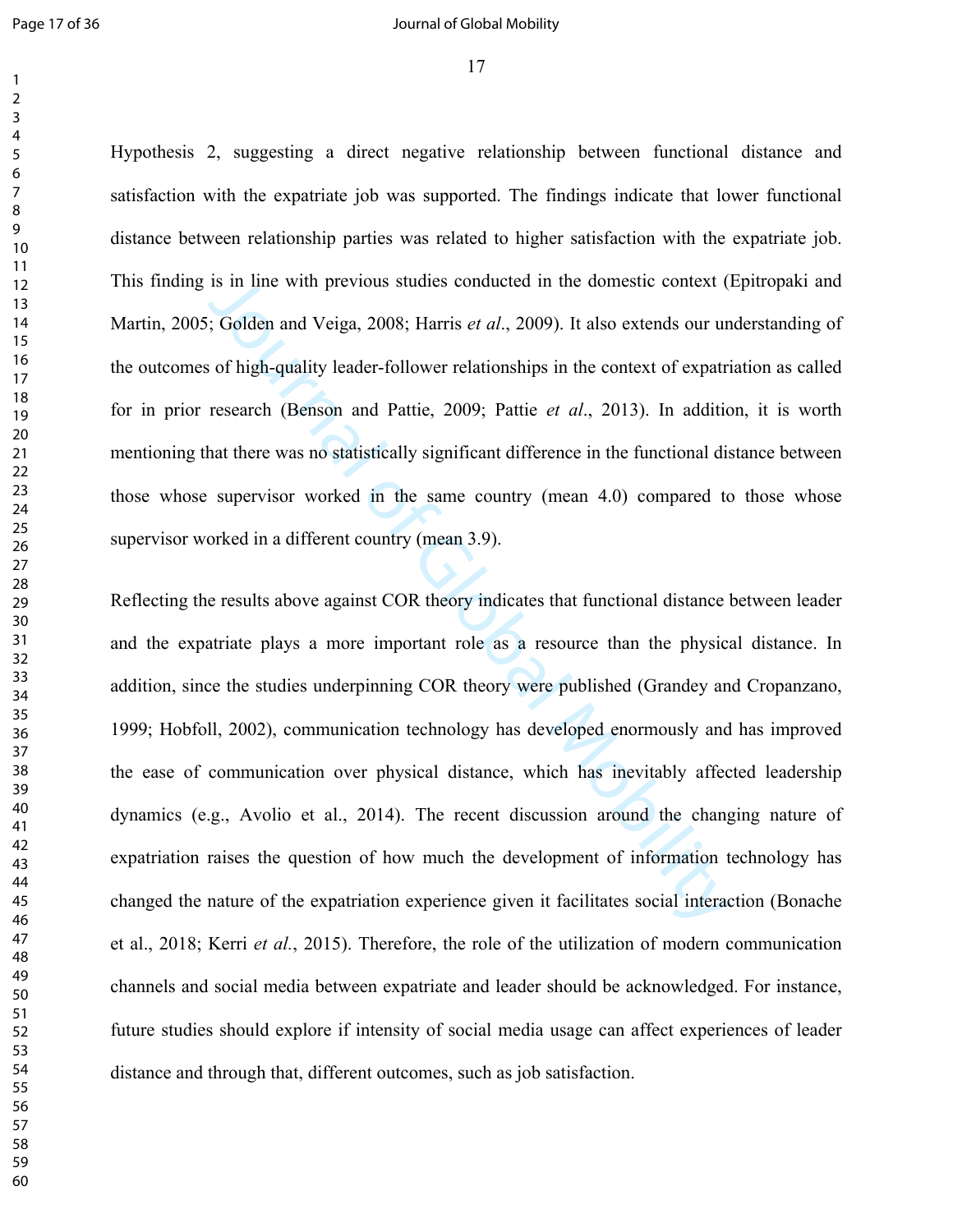#### Journal of Global Mobility **Page 18 of 36**

 

> ailable to people. Prevailing conditions, for instance, working with<br>ial support (Hobfoll, 2002) can be seen as a resource that suppo<br>has also been shown that the more significant resources are availabl<br>re his/her opportun Hypothesis 3, suggesting that in a situation marked by low functional distance, low physical distance is more beneficial than high physical distance was supported. This finding is in line with COR theory (Hobfoll, 2001, 2002) that suggests wellbeing is related to the different kinds of resources available to people. Prevailing conditions, for instance, working with a person who provides social support (Hobfoll, 2002) can be seen as a resource that supports a person's wellbeing. It has also been shown that the more significant resources are available to someone, the greater are his/her opportunities to acquire additional ones. Aided by COR theory, we may assume that low functional distance together with low physical distance to the supervisor is a resource building situation. In particular, a low functional distance relationship based on trust and the dyad partners' willingness to interact, alongside physical closeness, especially if working in the same time zone and cultural context, is likely to be more beneficial for the expatriate and lead to greater satisfaction with expatriate job.

> Hypothesis 3 anticipated also that high functional distance would relate to lower satisfaction with the expatriate job among those whose physical distance from the supervisor was high compared to those whose physical distance was low; that hypothesis was not supported.

> Interestingly, for those relationships marked by high functional distance, working at a greater physical distance was more beneficial (i.e., they recorded higher satisfaction with the expatriate job) compared to the situation when physical distance was low. It seems that people who do not trust their supervisors and do not enjoy working with them enjoy the benefits of physical distance, probably because having to interact frequently with someone they do not have a good relationship with undermines job satisfaction. It is also very likely that expatriate jobs offer more autonomy than those in the home country (Jokinen, 2010) especially if the expatriate works in a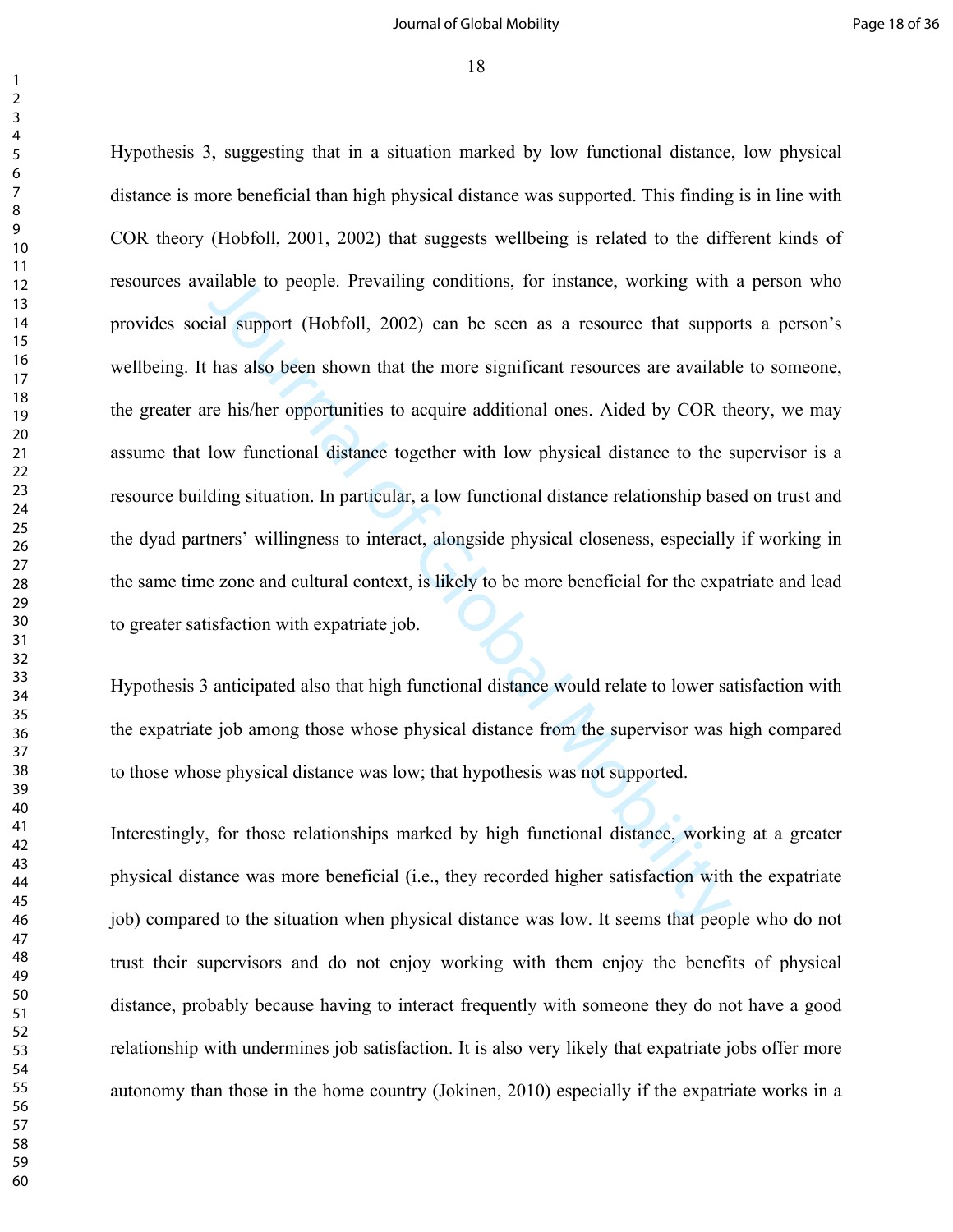#### Page 19 of 36 **Page 19 of 36** Journal of Global Mobility

different country to his/ her supervisor. That may play an important role in the expatriate's experiences, such as job satisfaction, particularly for an employee with a high functional distance from his/her leader. In addition, our study contributes to leadership literature in general and highlights the importance of understanding the different boundary conditions under which leadership occurs. Our study might be especially interesting for LMX theory development as our findings partly contradict the basic assumptions of that theory that in certain conditions high functional distance (cf. low LMX quality) may lead to positive outcomes, such as greater satisfaction with the expatriate job when working in a situation characterized by high physical distance. More research is warranted in that field in both domestic and international contexts.

## **Limitations and future research**

is importance of understanding the different boundary conditions<br>curs. Our study might be especially interesting for LMX theory devel<br>by contradict the basic assumptions of that theory that in certain co<br>istance (cf. low L The current study has some limitations that should be acknowledged. Above all, the findings come from a study of cross-sectional design, meaning that we can draw no reliable conclusions on the causal direction of the effects. Longitudinal studies would be required to confirm the connections between leadership and satisfaction with the expatriate job. In addition, the data were based on self-reports, so common method variance may have affected our findings. However, it has been argued that it is an oversimplification to assume that common method variance automatically affects variables measured with the same method (Spector, 2006). In order to control for that, we compared two-factor and single-factor models for functional distance and satisfaction with expatriate job scales. A single-factor solution produced a poor fit with the data  $(\gamma 2(54)=404.56$ ; RMSEA=.150; TLI=.815; CFI=.872) supporting the idea of two separate concepts and showing that common method bias was not a significant problem in our study.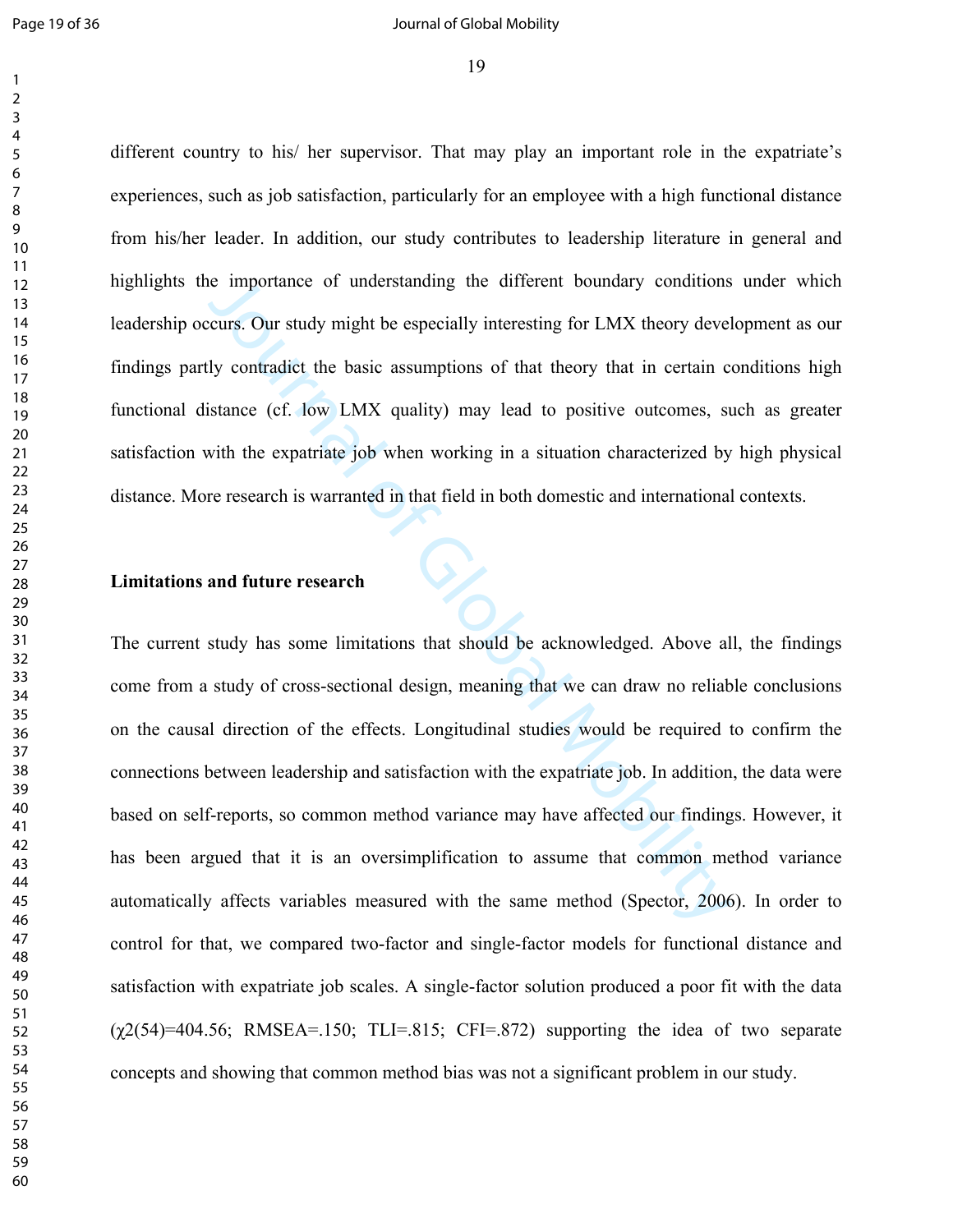#### Journal of Global Mobility **Page 20 of 36**

 

> osed by a complex set of relationships with leaders in both the h<br>enson and Pattie, 2009). Therefore, the effects of dual leadership (i.<br>the home country and another in the host country) (Vidyarthi et<br>-leadership (Avolio e Nevertheless, future studies should acknowledge this in their research design and, for instance, use several sources for data collection, perhaps involving questioning supervisors too. In addition, earlier literature has pointed out that expatriates (and their supervisors) can face challenges posed by a complex set of relationships with leaders in both the home and host countries (Benson and Pattie, 2009). Therefore, the effects of dual leadership (i.e., having one supervisor in the home country and another in the host country) (Vidyarthi et al., 2014) and perhaps of e-leadership (Avolio et al., 2014) merit further study in the future. The focus of our study was not on the quality of the supervisor-subordinate relationship per se, and therefore we suggest that future studies might scrutinize that phenomenon, and for instance, study how the quality of the relationship evolves during the expatriation. In addition, the physical distance between the expatriate and supervisor should be studied in more detail, perhaps involving studying how the geographical location of dyad partners is linked to individual and organizational outcomes.

#### **Practical implications**

The results of the study yield several practical implications to support job satisfaction among expatriates. This knowledge has practical implications for human resource management experts working in the field of global mobility, supervisors of expatriates, and expatriates themselves. By understanding the determinants of, and boundary conditions for, satisfaction with an expatriate job, organizational policies and practices, and also supervisors' and expatriates' behavior can be shaped to ensure the success of expatriation assignments.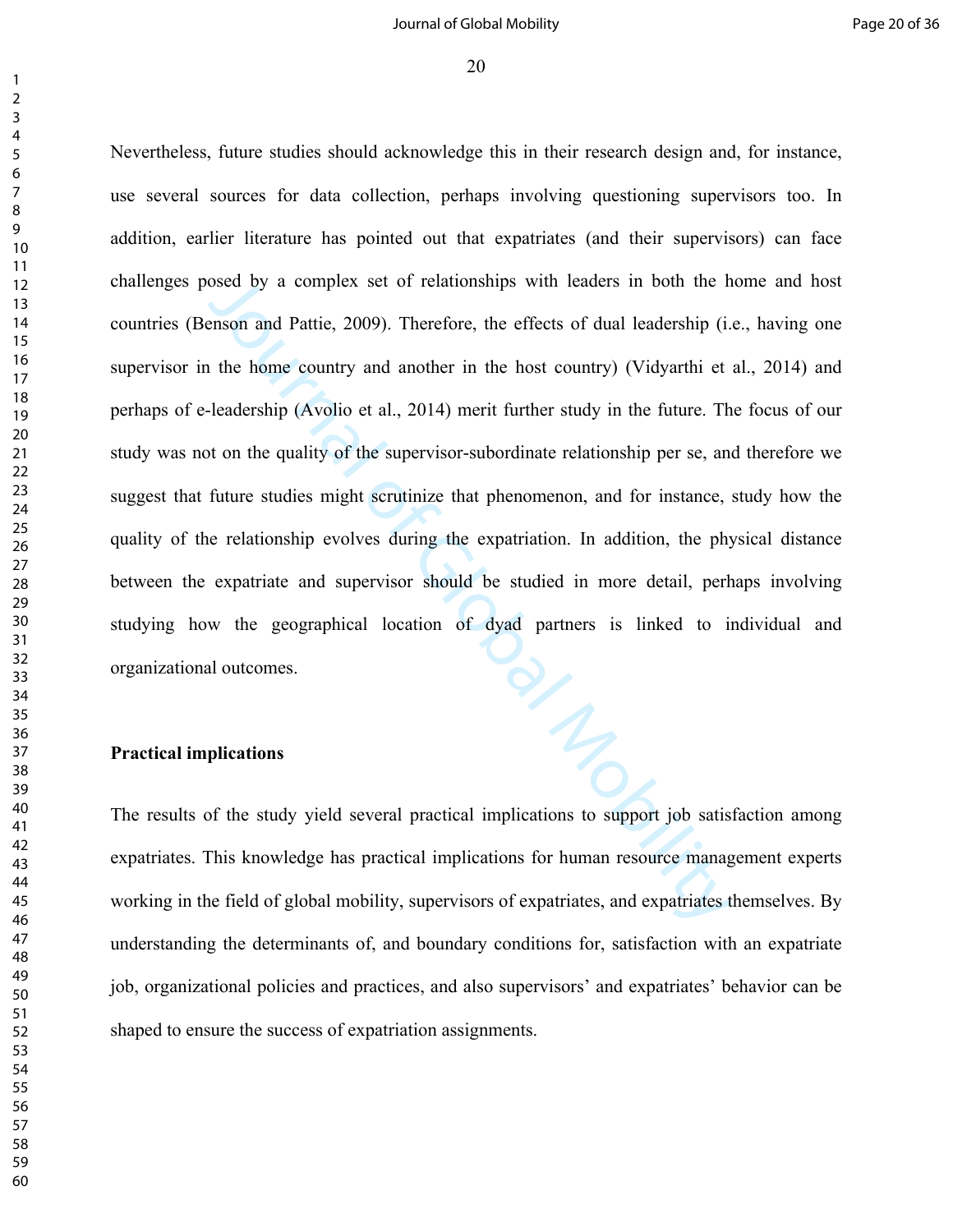#### Page 21 of 36 **Decision 20 August 20 August 20 August 20 August 20 August 20 August 20 August 20 August 20 August 20 August 20 August 20 August 20 August 20 August 20 August 20 August 20 August 20 August 20 August 20 Augus**

First, expatriates and their supervisors should pay attention to their functional distance, especially in the form of LMX relationships. This could be supported on an organizational level by developing training and coaching initiatives to support the development and maintenance of highquality LMX relationships. For example, leaders, regardless of physical location, should be trained to lead expatriates, and to understand the challenges associated with expatriation and international assignments, such as coping with a foreign culture or other issues around expatriate adjustment.

Constantian Expert Constantingly, leaders, regardless of physical locatiant and expatriates, and to understand the challenges associated with exassignments, such as coping with a foreign culture or other issues are assignm Moreover, although the role of the leader is focal, the leadership process should be seen as reciprocal; one in which also the subordinate is an active participant. Therefore, expatriates should actively involve themselves in the different kinds of exchanges with their supervisor, for instance, using communication channels to keep the supervisor updated on work-related issues, giving feedback to the supervisor, and volunteering for new projects or tasks. Based on our finding revealing the fact that in a situation of high functional distance, high physical distance is beneficial for expatriate job satisfaction, we suggest that taking organizations should encourage leaders to recognize subordinates willing to develop their work role, tasks, and task autonomy.

In addition, organizations (and especially human resource management experts) should pay greater attention to developing virtual and technologically driven working models (Pellegrini, 2015) to enable the leaders and subordinates to interact regularly, especially if the physical distance between them is high. Conference calls, e-mail and other communication channels should be utilized regularly to enable virtual interaction. Through these virtual working models, the expatriate and their leader can more effectively participate in exchange and interaction processes, even when the expatriate is on an assignment. Also meeting each other physically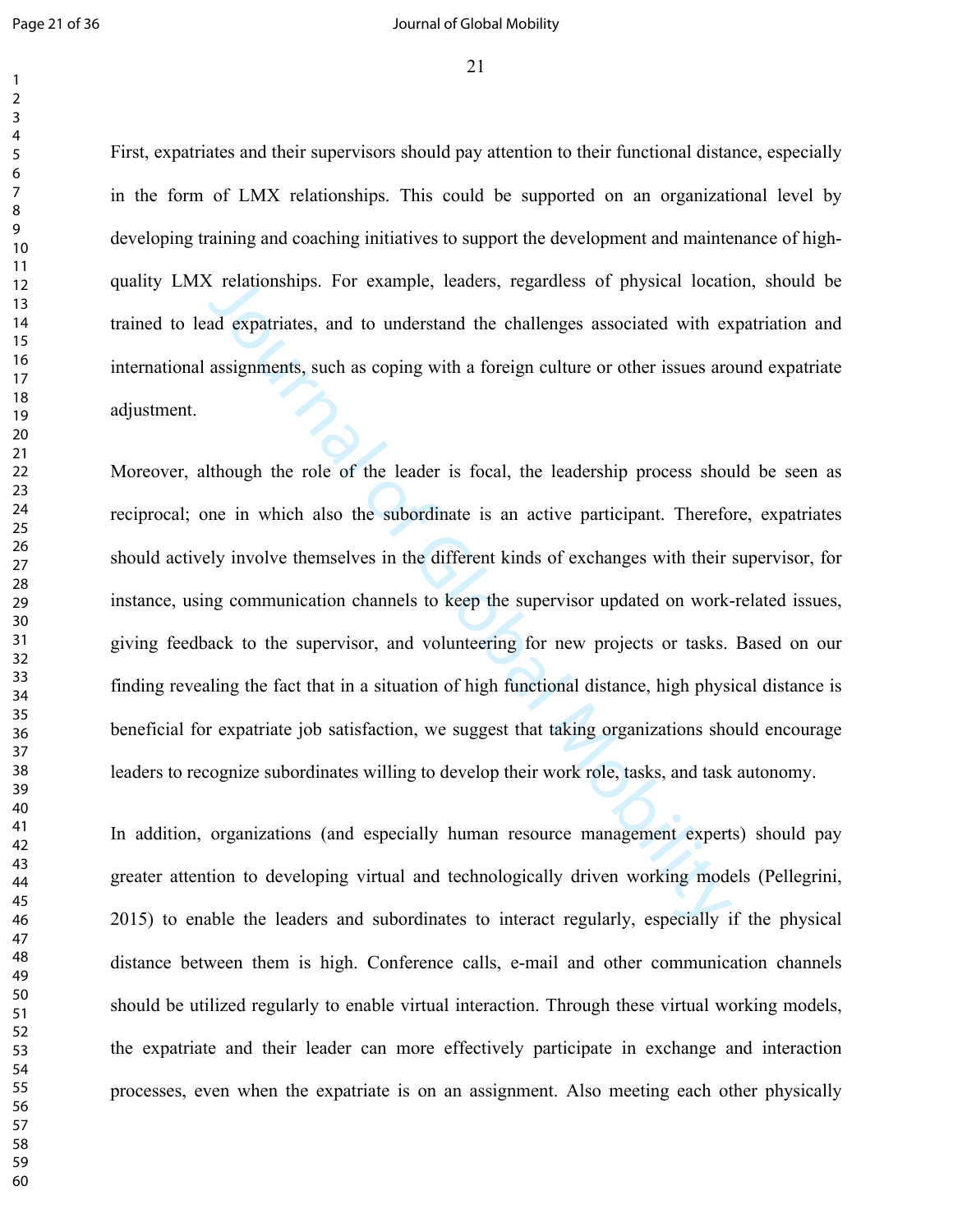#### Journal of Global Mobility **Accord 20 and 20 and 20 and 20 and 20 and 20 and 20 and 20 and 20 and 36**

distance and accordingly, increase resource exchange and expatriate job satisfaction.<br>
and accordingly, increase resource exchange and expatriate job satisfaction.<br>
Contract on the satisfaction. during the expatriation, perhaps by scheduling international business trips to the same locations or visiting each other's working locations could be helpful. Such kinds of efforts can mitigate 'out of sight, out of mind' effects between parties and, in turn, may lead to lower functional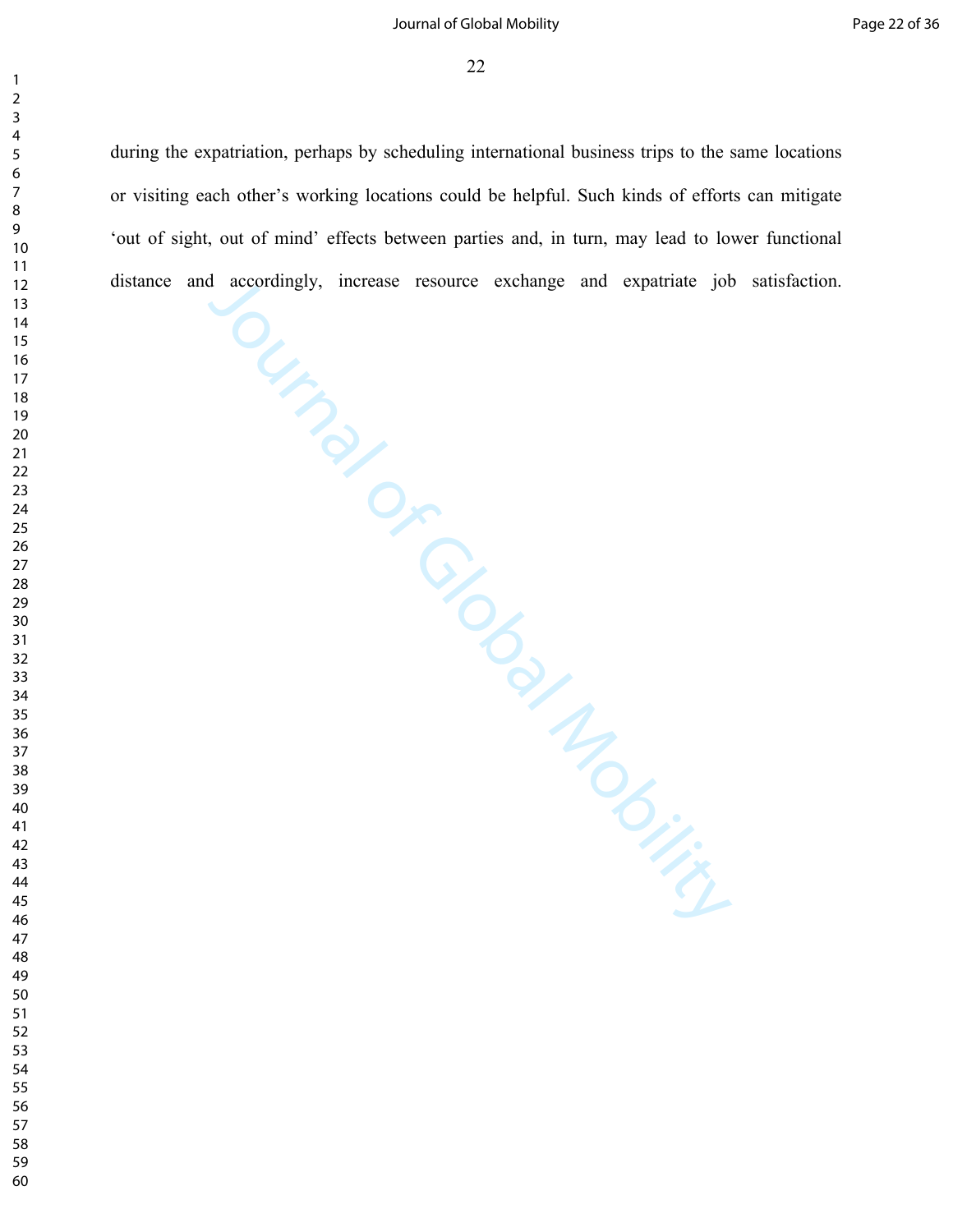#### References

- Antonakis, J., and Atwater, L. (2002). "Leader distance: a review and a proposed theory." *The Leadership Quarterly*, Vol. 13 No.6, pp. 673–704.
- Antonakis, J., and Jacquart, P. (2013). "The far side of leadership", in Bligh, M. C. and R. E. Riggio (Eds.), *When Near is Far and Far is Near: Exploring Distance in Leader- Follower Relationships,* Routledge, New York:, pp. 155–190.
- Armstrong, D. J., and Cole, P. (2002). "Managing distances and differences in geographically distributed work groups", In Hinds, P. and Kiesler, S. (Eds.), *Distributed work*, MIT Press, Cambridge, MA, US, pp. 167-189).
- , and Jacquart, P. (2013). "The far side of leadership", in Bligh, M<br>Eds.), *When Near is Far and Far is Near: Exploring Distance in Let*<br>ships, Routledge, New York:, pp. 155–190.<br>D. J., and Cole, P. (2002). "Managing dist Avolio, B. J., Sosik, J. J., Kahai, S., and Baker, B. (2014). E-leadership: Re-examining transformations in leadership source and transmission. *The Leadership Quarterly*, Vol. 25, No. 1, pp. 105–131.
- Benson, G., and Pattie, M. W. (2009). "The comparative roles of home and host supervisors in the expatriate experience", *Human Resource Management*, Vol. 48 No. 1, pp. 49–68.
- Bhaskar-Shrinivas, P., Harrison, D. A., Shaffer, M., and Luk, D. M. (2005). "Input Based and Time Based Models of International Adjustment: Meta-Analytic Evidence and Theoretical Extensions", *Academy of Management*, Vol. 48, No. 2, pp. 257–281.
- Bligh, M. C., and Riggio, R. E. (2013). *Exploring Distance in Leader-Follower Relationships: When Near is Far and Far is Near*, New York: Routledge.
- Bonache, J. (2005). "Job satisfaction among expatriates, repatriates and domestic employees", *Personnel Review*, Vol. 34, No. 1, pp. 110–124.
- Bonache, J., Brewster, C., Suutari, V., and Cerdin, J.-L. (2018). "The changing nature of Expatriation", *Thunderbird International Business Review*, Vol. 60 No. 6, pp. 815–821.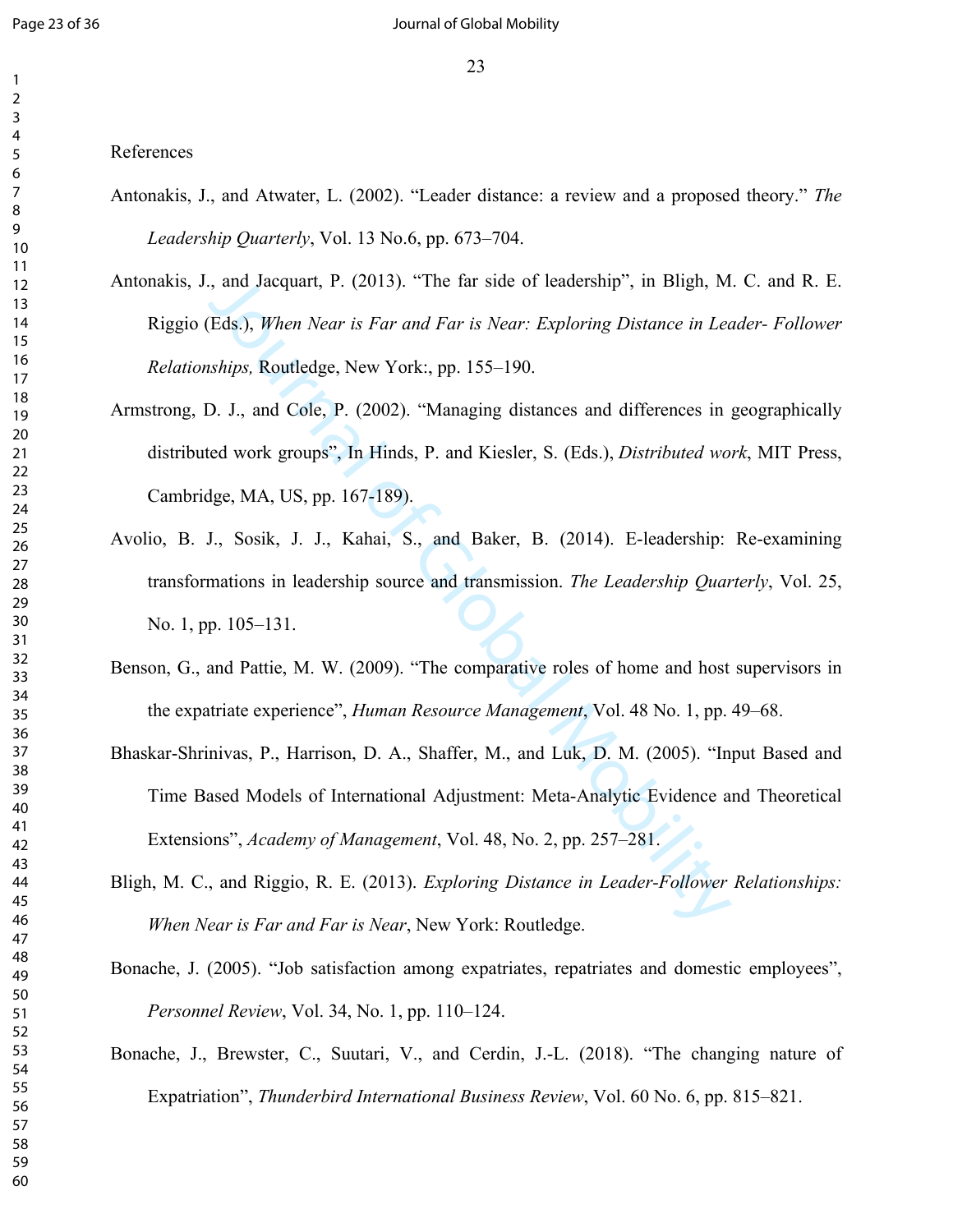- Boyd, N. G., and Taylor, R. R. (1998). "A developmental approach to the examination of friendship in leader-follower relationships", *Leadership Quarterly*, Vol. 9 No. 1, pp. 1–25.
- Breu, K., and Hemingway, C. (2004). "Making organisations virtual: The hidden cost of distributed teams", *Journal of Information Technology*, Vol. 19 No. 3, 191–202.
- ied teams", *Journal of Information Technology*, Vol. 19 No. 3, 191–20<br>
M., Sullivan, S. E., and Crocitto, M. M. (2008). "Mentoring<br>
ies: An empirical examination of home-and host-country mentors<br>
utcomes." *Journal of Int* Carraher, S. M., Sullivan, S. E., and Crocitto, M. M. (2008). "Mentoring across global boundaries: An empirical examination of home-and host-country mentors on expatriate career outcomes." *Journal of International Business Studies*, Vol. 39 No. 8, pp. 1310-1326.
- Cohen, J., Cohen, P., West, S. G., and Aiken, L. (2003). *Applied multiple regression/correlation analysis for the behavior sciences*, Lawrence Erlbaum Associates, Hillsdale, NJ.
- Collings, D. G., Scullion, H., and Dowling, P. J. (2009). "Global staffing: a review and thematic research agenda", *The International Journal of Human Resource Management*, Vol. 20 No. 6, pp. 1253–1272.
- Cramton, C. D. (2001). "The mutual knowledge problem and its conse- quences for dispersed Collaboration", *Organization Science*, Vol. 12 No. 3, pp. 346–371.
- Culpan, O., and Wright, G. H. (2002). "Women abroad: Getting the best results from women managers." *International Journal of Human Resource Management*, Vol. 13, No. 5, pp. 784- 801.
- De Cieri, H., Cox, J. W., and Fenwick, M. (2007). "A review of international human resource management: Integration, interrogation, imitation*", International Journal of Management Reviews*, Vol. 9 No. 4, pp. 281–302.
- Dulebohn, J. H., Bommer, W. H., Liden, R. C., Brouer, R. L., and Ferris, G. R. (2012). "A Meta-Analysis of Antecedents and Consequences of Leader-Member Exchange: Integrating the Past With an Eye Toward the Future", *Journal of Management*, Vol. 38, No. 6, pp. 1715–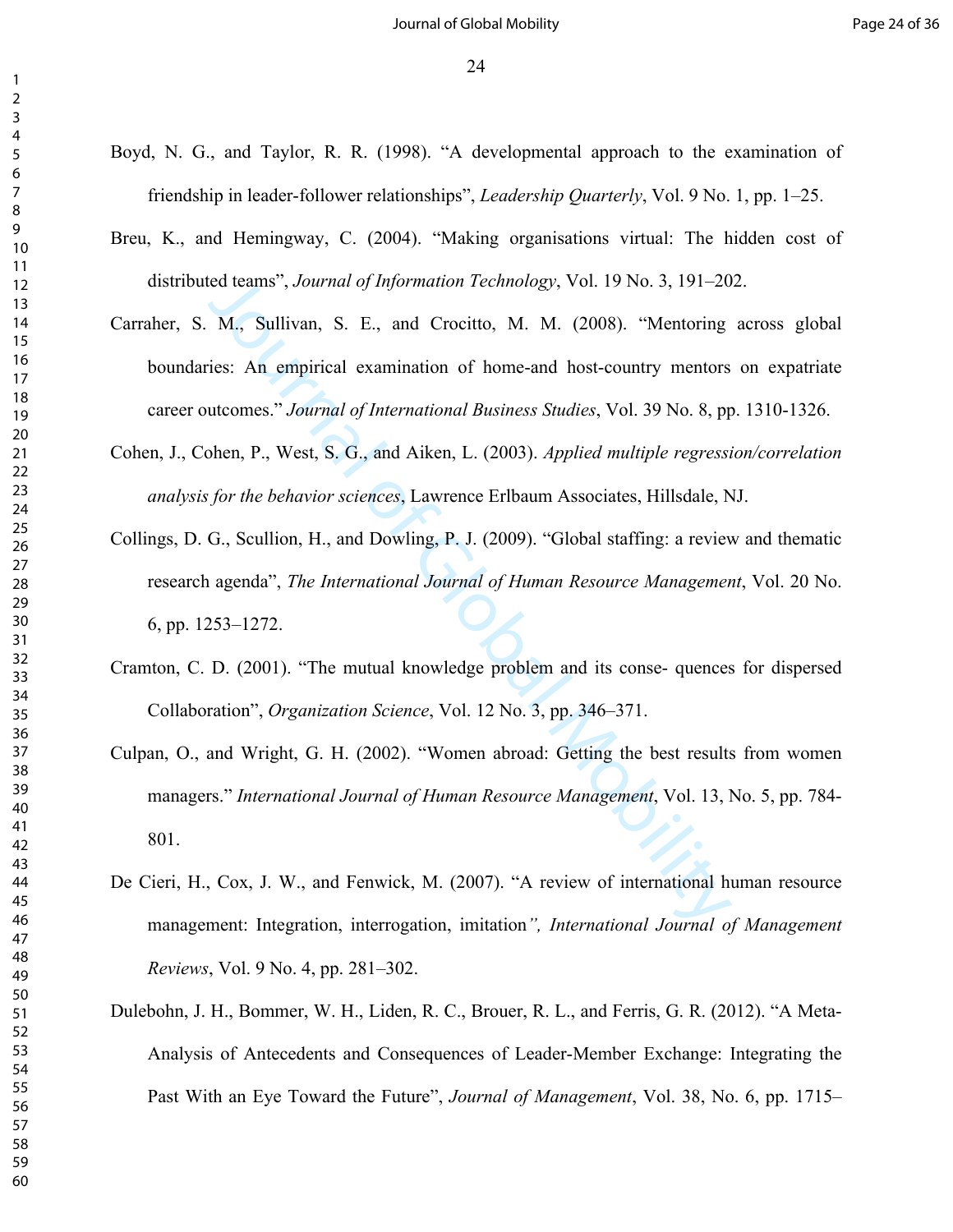1759.

- Epitropaki, O., and Martin, R. (2005). "From ideal to real: A longitudinal study of the role of implicit leadership theories on leader-member exchanges and employee outcomes", *Journal of Applied Psychology*, Vol. 90 No. 4, pp. 659–676.
- Erdogan, B., and Enders, J. (2007). "Support from the top: Supervisors' perceived organizational support as a moderator of leader-member exchange to satisfaction and performance relationships." *Journal of applied psychology*, Vol. 92, No. 2, pp.321.
- Froese, F. J., and Peltokorpi, V. (2011). "Cultural distance and expatriate job satisfaction", *International Journal of Intercultural Relations*, Vol. 35, No. 1, pp. 49–60.
- ed Psychology, Vol. 90 No. 4, pp. 659–676.<br>
and Enders, J. (2007). "Support from the top: Supervisors' perceived<br>
as a moderator of leader-member exchange to satisfaction and<br>
ships." Journal of applied psychology, Vol. 92 Froese, F. J., and Peltokorpi, V. (2013). "Organizational expatriates and self-initiated expatriates: Differences in cross-cultural adjustment and job satisfaction", *International Journal of Human Resource Management*, Vol. 24 No. 10, pp. 1953–1967.
- Golden, T. D., and Veiga, J. F. (2008). "The impact of superior-subordinate relationships on the commitment, job satisfaction, and performance of virtual workers", *Leadership Quarterly*, Vol. 19 No. 1, pp 77–88.
- Graen, G., and Uhl-Bien, M. (1995). "Relationship based approach to leadership: development of leader-member exchange (LMX) theory of leadership over 25 years", *Leadership Quarterly*, Vol. 6 No. 2, pp. 219–247.
- Grandey, A., and Cropanzano, R. (1999). "The conservation of resources model applied to work– family conflict and strain", *Journal of Vocational Behavior*, Vol. 54 No. 2, pp. 350–370.
- Grant-Vallone, E. J., and Ensher, E. A. (2001). "An examination of work and personal life conflict, organizational support, and employee health among international expatriates." *International Journal of Intercultural Relations*, Vol. 25, No. 3, pp. 261-278.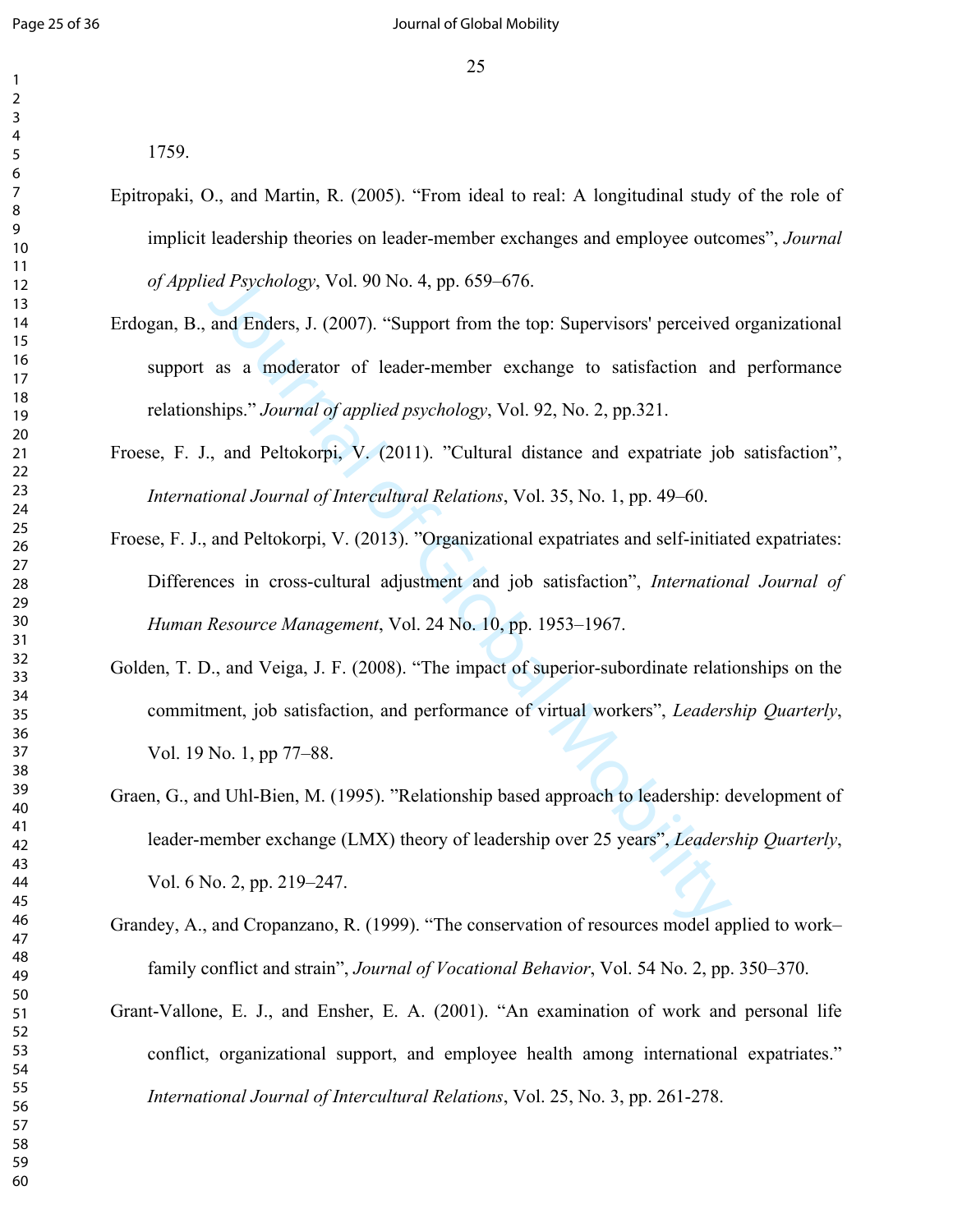- Griffith, J. A., Gibson, C., Medeiros, K., MacDougall, A., Hardy, J., and Mumford, M. D. (2018). "Are You Thinking What I'm Thinking? The Influence of Leader Style, Distance, and Leader–Follower Mental Model Congruence on Creative Performance", *Journal of Leadership and Organizational Studies*, Vol 25 No. 2., pp. pp. 153–170.
- *hip and Organizational Studies*, Vol 25 No. 2., pp. pp. 153–170.<br>
ottir, S. (2013). "The Relationship between Socio Cultural Adjustmen<br>
sfaction", *International Journal of Business and Social Science*, Vol.<br>
Kacmar, K. M Gudmundsdottir, S. (2013). "The Relationship between Socio Cultural Adjustment and Extrinsic Job Satisfaction", *International Journal of Business and Social Science*, Vol. 4 No. 10, pp. 43–48.
- Harris, K. J., Kacmar, K. M., and Carlson, D. S. (2006). "An Examination of Temporal Variables and Relationship Quality on Promotability Ratings", *Group and Organization Management*, Vol. 31 No. 6, pp. 677–699.
- Harris, K. J., Wheeler, A. R., and Kacmar, K. M. (2009). "Leader-member exchange and empowerment: Direct and interactive effects on job satisfaction, turnover intentions, and performance", *Leadership Quarterly*, Vol. 20 No. 3, pp. 371–382.
- Hobfoll, S. E. (2001). "The Influence of Culture, Community, and the Nested-Self in the Stress Process: Advancing Conservation of Resources Theory", *Applied Psychology*, Vol. 50 No. 3, pp. 337–421.
- Hobfoll, S. E. (2002). "Social and psychological resources and adaptation", *Review of General Psychology*, Vol. 6 No. 4, pp. 307–324.
- Hobfoll, S. E. (2011). "Conservation of resource caravans and engaged settings", *Journal of Occupational and Organizational Psychology*, Vol. 84 No. 1, pp. 116–122.
- Howell, J. M., and Hall-Merenda, K. E. (1999). "The Ties That Bind: The Impact of Leader-Member Exchange, Transformational and Transactional Leadership, and Distance on Predicting Follower Performance", *Journal of Applied Psychology*, Vol. 84 No. 5, pp. 680–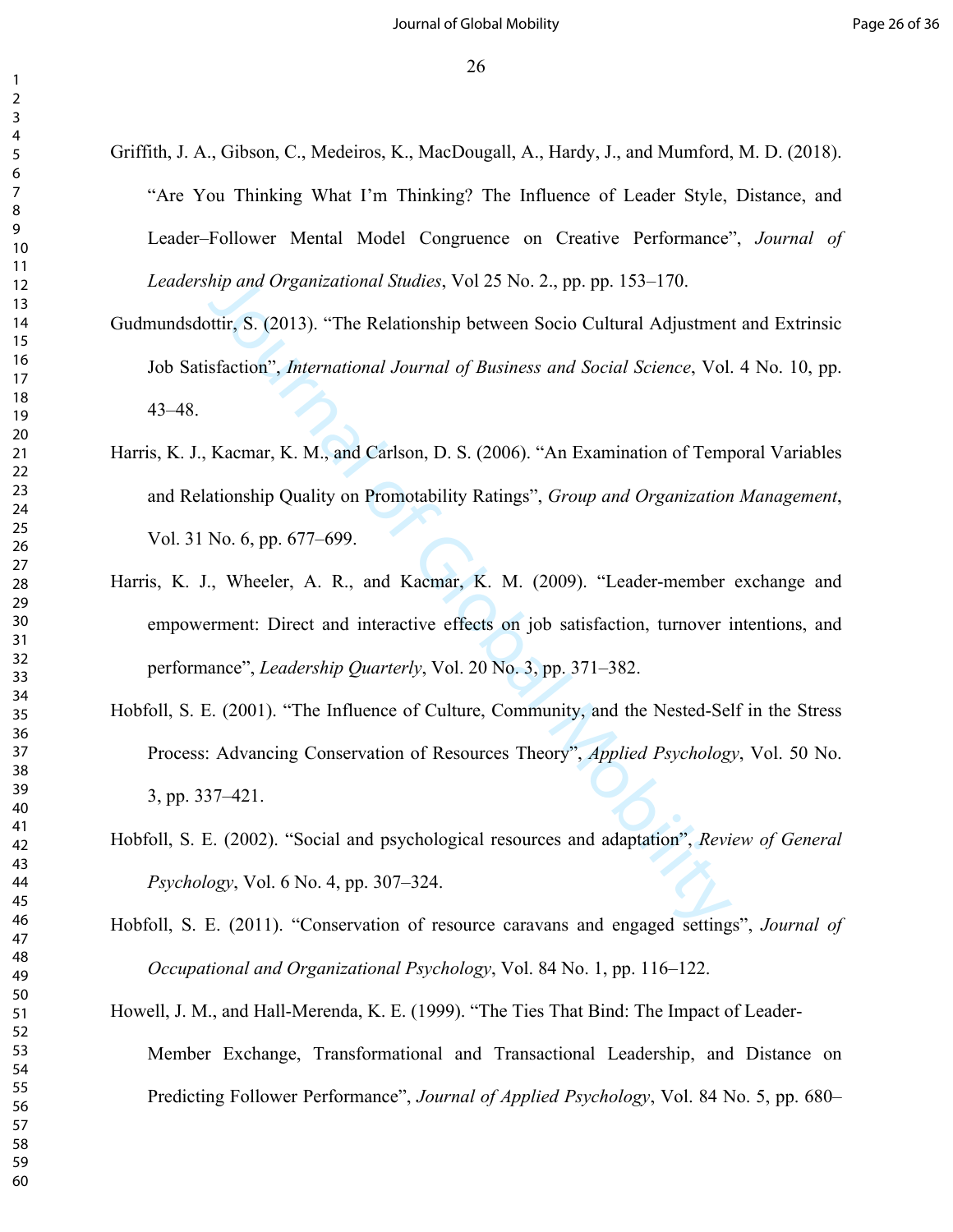694.

- Hu, L., and Bentler, P. (1999). "Structural Equation Modeling : Cutoff Criteria for Fit Indexes in Covariance Structure Analysis : Conventional Criteria versus New Alternatives." *Structural Equation Modeling: A Multidisciplinary Journal* Vol 6, No. 1, pp. 1–55.
- Jimenez, A., Boehe, D. M., Taras, V., and Caprar, D. V. (2017). "Working across boundaries: Current and future perspectives on global virtual teams." *Journal of International Management*, Vol. 23, No. 4, pp. 341-349.
- Jokinen, T. (2010). "Development of Career Capital Through International Assignments and Its Transferability to New Contexts." *Thunderbird International Business Review*, Vol. 52, No. 4, pp. 325–36.
- Kerri A. C., Goeke, R., and Shoemaker, M. (2015) "Enhancing international assignees' performance with online social networks", *Journal of Global Mobility*, Vol. 3 Issue: 4, pp. 397-417.
- *n Modeling: A Multidisciplinary Journal* Vol 6, No. 1, pp. 1–55.<br>
Boehe, D. M., Taras, V., and Caprar, D. V. (2017). "Working acro<br>
and future perspectives on global virtual teams." *Journal of*<br> *ment*, Vol. 23, No. 4, p Kraimer, M. L., Wayne, S. J., and Jaworski, R. A. a. (2001). "Sources of Support and Expatriate Performance: the Mediating Role of Expatriate Adjustment", *Personnel Psychology*, Vol. 54 No. 1, pp. 71–99.
- Kraimer, M. L., and Wayne, S. J. (2004). "An examination of perceived organizational support as a multidimensional construct in the context of an expatriate assignment." *Journal of Management*, Vol. 30, No. 2, pp. 209-237.
- Lee, L.-Y. (2010). "Multiple intelligences and the success of expatriation: The roles of contingency variables", *African Journal of Business Management*, Vol. 4 No. 17, pp. 3793– 3804.

Liu, Y., and Ipe, M. (2010). "The impact of organizational and leader-member support on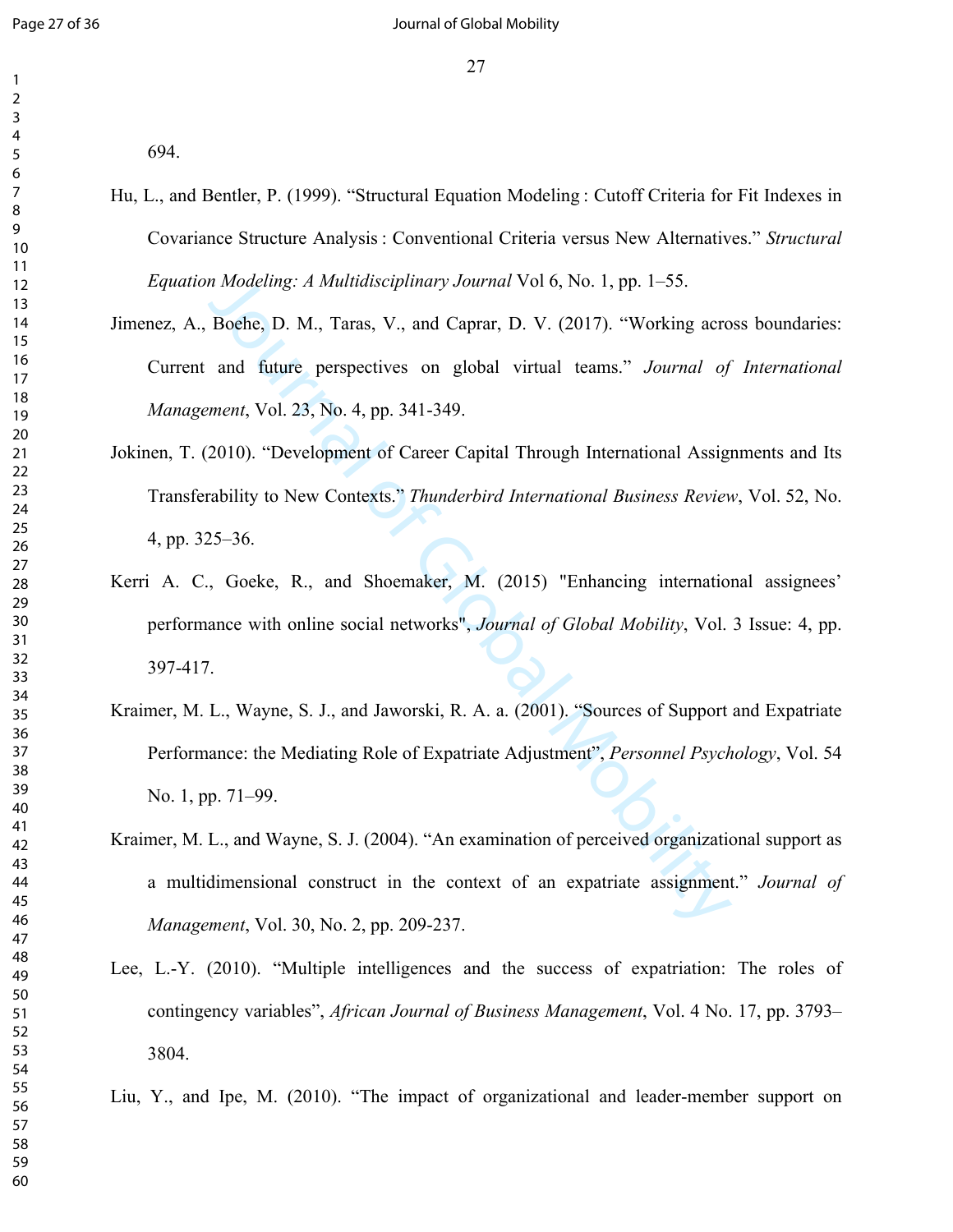expatriate commitment", *International Journal of Human Resource Management*, Vol. 21 No. 7, pp. 1035–1048.

- Locke, E. A. (1976). "The Nature and Causes of Job Satisfaction", In Dunnette, M. (Ed.), *Handbook of Industrial and Organizational Psychology* McNally College Publications, Chicago, IL: Rand, pp. 1297–1349.
- Maloney, M. M., and Zellmer-Bruhn, M. E. (2006). "Building bridges, windows and cultures: Mediating mechanisms between team heterogeneity and performance in global teams." *Management International Review*, Vol. 46, No. 6, pp. 697-720.
- ok of Industrial and Organizational Psychology McNally College<br>
J. IL: Rand, pp. 1297–1349.<br>
M., and Zellmer-Bruhn, M. E. (2006). "Building bridges, windows<br>
mg mechanisms between team heterogeneity and performance in g<br>
m Mäkelä, L., De Cieri, H., and Mockaitis, A. (2015), "International business traveler, is work always on your mind? An investigation of the relationship between sources of social support and satisfaction with work-related international travel: The moderating role of overcommitment", In Mäkelä, L. and Suutari, V. (Eds.), *Work and Personal Life Interface in International Career Context,* Springer Science + Business Media.
- Mäkelä, L., and Kinnunen, U. (2016). "International business travelers' psychological wellbeing: the role of supportive HR practices", *International Journal of Human Resource Management*, Vol. 29 No. 7, pp. 1285-1306.
- Napier, B., and Ferris, G. (1993). "Distance in Organizations", *Human Resource Management Review*, Vol. 3 No. 4, pp. 321–357.
- Pattie, M. W., Benson, G., Casper, W., and McMahan, G. C. (2013). "Goal congruence: Fitting international assignment into employee careers", *International Journal of Human Resource Management*, Vol. 24 No. 13, pp. 2554–2570.
- Pattie, M., White, M. M., and Tansky, J. (2010). "The homecoming: a review of support practices for repatriates", *Career Development International*, Vol. 15 No. 4, pp. 359–377.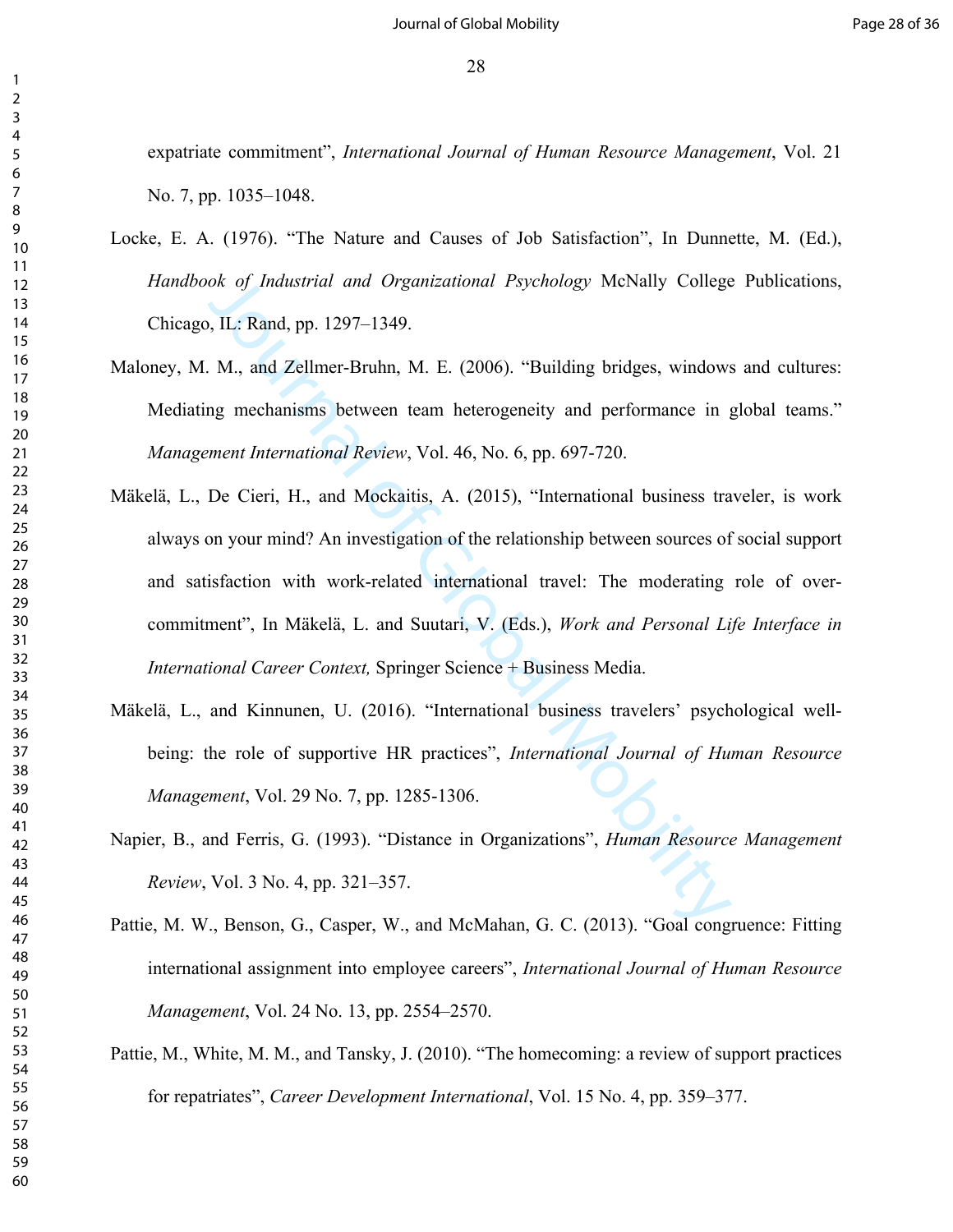- Pellegrini, E. K. (2015). Relational leadership through the lens of international LMX research. *The Oxford Handbook of Leader-Member Exchange*, 351-379.
- Raabe, B., and Beehr, T. A. (2003). Formal mentoring versus supervisor and coworker relationships: Differences in perceptions and impact. *Journal of Organizational Behavior: The International Journal of Industrial, Occupational and Organizational Psychology and Behavior*, Vol. 24, No. 3, pp. 271-293.
- Salt, J., and Wood, P. (2012). "Recession and international corporate mobility", *Global Networks*, Vol. 12 No. 4, pp. 425–445.
- Schriesheim, C. A., Neider, L. L., and Scandura, T. A. (1998). "Delegation and leader-member exchange: Main effects, moderators, and measurement issues", *Academy of Management Journal*, Vol. 41 No. 3, pp. 298–318.
- Spector, P. (2006). "Method Variance in Organizational Reserch. Truth or Urban Leggend?" *Organizational Research Methods*, Vol. 9 No. 2, pp. 221–232.
- ships: Differences in perceptions and impact. Journal of Organizational Pernational Journal of Industrial, Occupational and Organizational P<br>r, Vol. 24, No. 3, pp. 271-293.<br>Il Wood, P. (2012). "Recession and international Stroppa, C., and Spieß, E. (2011). "International assignments: The role of social support and personal initiative." *International Journal of Intercultural Relations*, Vol. 35, No. 2, pp. 234-245.
- Suutari, V., and Tahvanainen, M. (2002). "The antecedents of performance management among Finnish expatriates", *The International Journal of Human Resource Management*, Vol. 13 No. 1, pp. 55–75.
- Tanskanen, J., Mäkelä, L. and Viitala, R. (2018). "Linking Managerial Coaching and Leader-Member Exchange on Work Engagement and Performance." *Journal of Happiness Studies*. Vol. 20 No. 4, pp. 1217–1240.

van Saane, N. (2003). "Reliability and validity of instruments measuring job satisfaction--a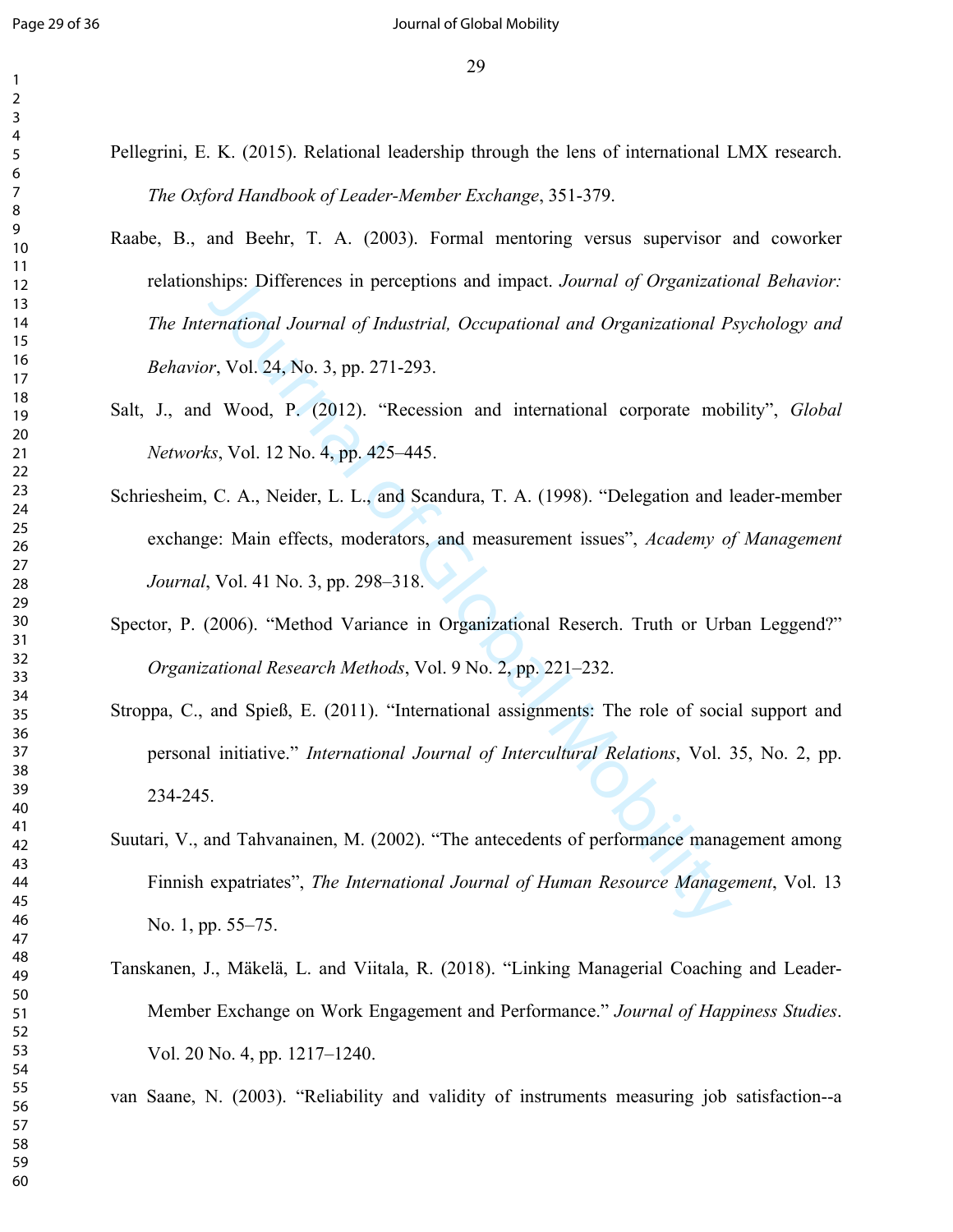systematic review", *Occupational Medicine*, Vol. 53 No. 3, pp. 191–200.

- Varma, A., and Stroh, L. K. (2001). "Different perspectives on selection for international assignments: the impact of LMX and gender", *Cross Cultural Management: An International Journal*, Vol. 8 No. 3/4, pp. 85–97.
- ional Journal, Vol. 8 No. 3/4, pp. 85–97.<br>
R., Erdogan, B., Anand, S., Liden, R. C., and Chaudhry, A. (2014).<br>
ders: Extending leader-member exchange theory to a dual leader<br>
of Applied Psychology, Vol. 99 No. 3, pp. 468–4 Vidyarthi, P. R., Erdogan, B., Anand, S., Liden, R. C., and Chaudhry, A. (2014). "One member, two leaders: Extending leader-member exchange theory to a dual leadership context", *Journal of Applied Psychology*, Vol. 99 No. 3, pp. 468–483.
- Westman, M., Etzion, D., and Chen, S. (2009). "Crossover of positive experiences from business travelers to their spouses", *Journal of Managerial Psychology*, Vol. 24 No. 3, pp. 269–284.
- Zander, L., Mockaitis, A. I., and Butler, C. L. (2012). "Leading global teams", *Journal of World Business*, Vol. 47 No. 4, pp. 592–603.

Zhuang, W. L., Wu, M., and Wen, S. L. (2013). "Relationship of mentoring functions to expatriate

adjustments: comparing home country mentorship and host country mentorship." *The International Journal of Human Resource Management*, Vol. 24, No. 1, pp. 35-49.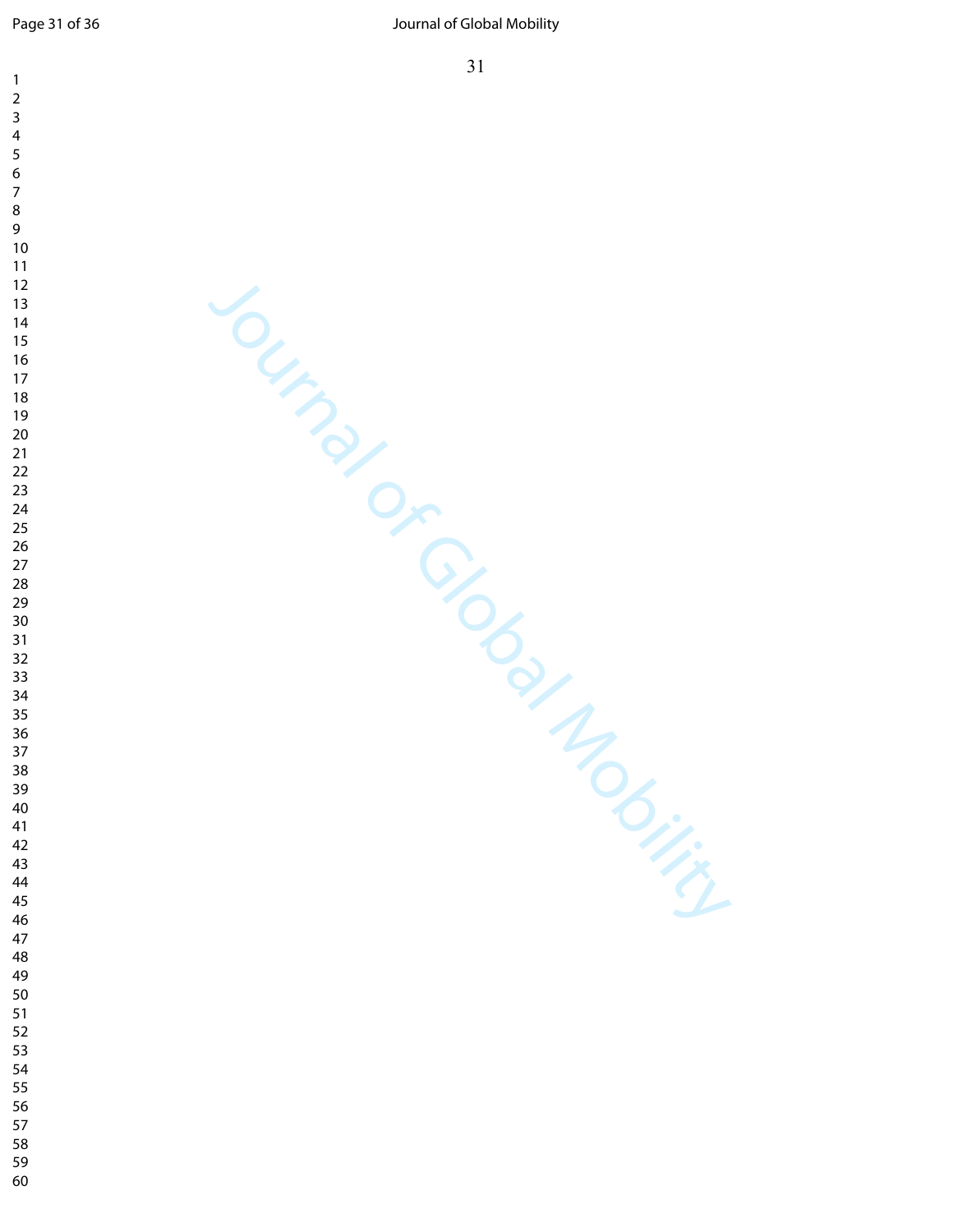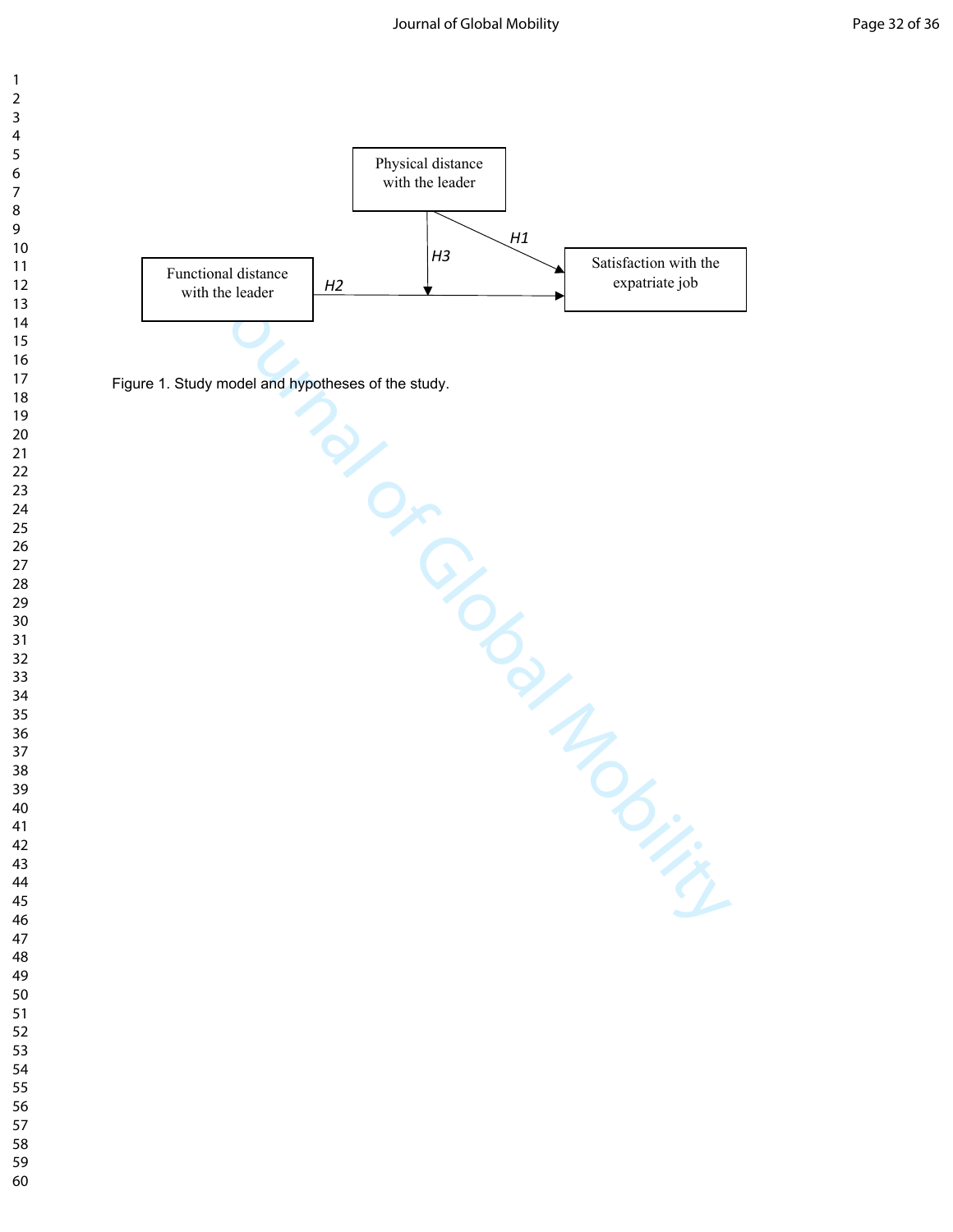

Figure 2. The significant interaction effect between physical and functional distance between expatriate and the supervisor on satisfaction with expatriate job.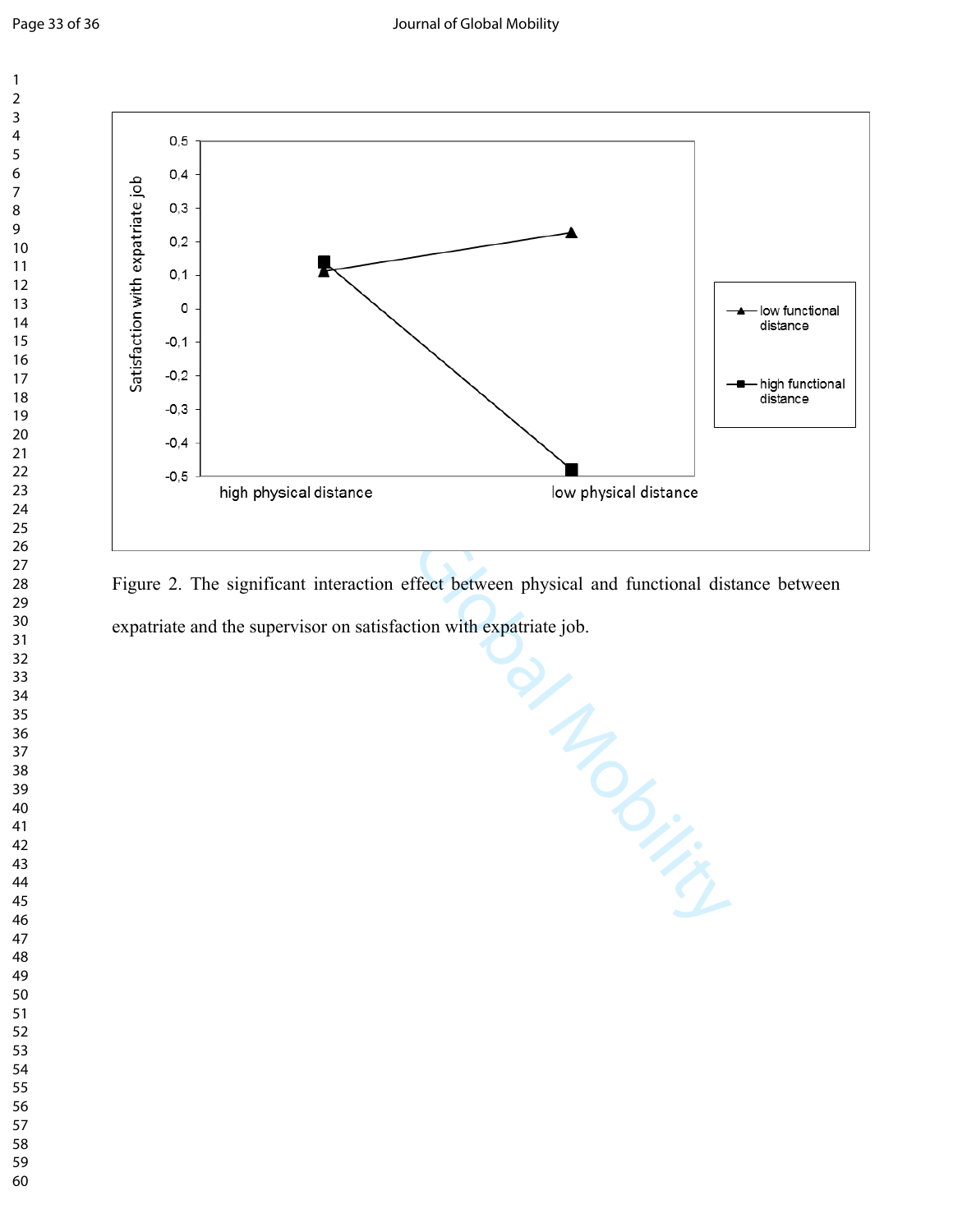|                                       |                    | $\overline{s}$ |         |                |                |                | $\overline{5}$ |            |                |
|---------------------------------------|--------------------|----------------|---------|----------------|----------------|----------------|----------------|------------|----------------|
| Variable                              | $\mathbf M$        | ${\bf D}$      | $\,1\,$ | $\overline{2}$ | $\mathfrak{Z}$ | $\overline{4}$ |                | $\sqrt{6}$ | $\overline{7}$ |
| 1. Age (in years)                     | 42.3<br>$\sqrt{5}$ | 9.3            |         |                |                |                |                |            |                |
| 2. Gender (men/women)                 | 76.7               |                | $.25**$ |                |                |                |                |            |                |
| 3. Length of the stay in host country | 4.94               | 5.6            | $.45**$ | .09            |                |                |                |            |                |
| 4. Organizational position (1-10)     | 6.50               | 1.8            | $.47**$ | .08            | $.26**$        |                |                |            |                |
|                                       |                    |                |         | $.17*$         |                | $.21*$         |                |            |                |
| 5. Expatriation type (AE/ SIE)        | 36.8               |                | $.15*$  | $\ast$         | $.23**$        | $\ast$         |                |            |                |
| 6. Physical distance                  |                    |                |         |                |                |                |                |            |                |
| (same country/ another country)       | .70                |                | $.27**$ | $-.11$         | $-.08$         | .12            | $.34**$        |            |                |
| 7. Functional distance                | 4.00               | .9             | .07     | $-.02$         | .06            | .06            | $-.07$         | .05        |                |
|                                       |                    |                |         |                |                | $.22*$         | .01            |            | $.39*$         |
| 8. Satisfaction with expatriate job   | 3.98               | .70            | .03     | $-04$          | .03            | $\ast$         |                | .10        | $\ast$         |
| *p<.05 **p<.01                        |                    |                |         |                |                |                |                |            |                |
|                                       |                    |                |         |                |                |                |                |            |                |

Table 1. Means, standard deviations and correlations of the study variables  $(N = 282-290)$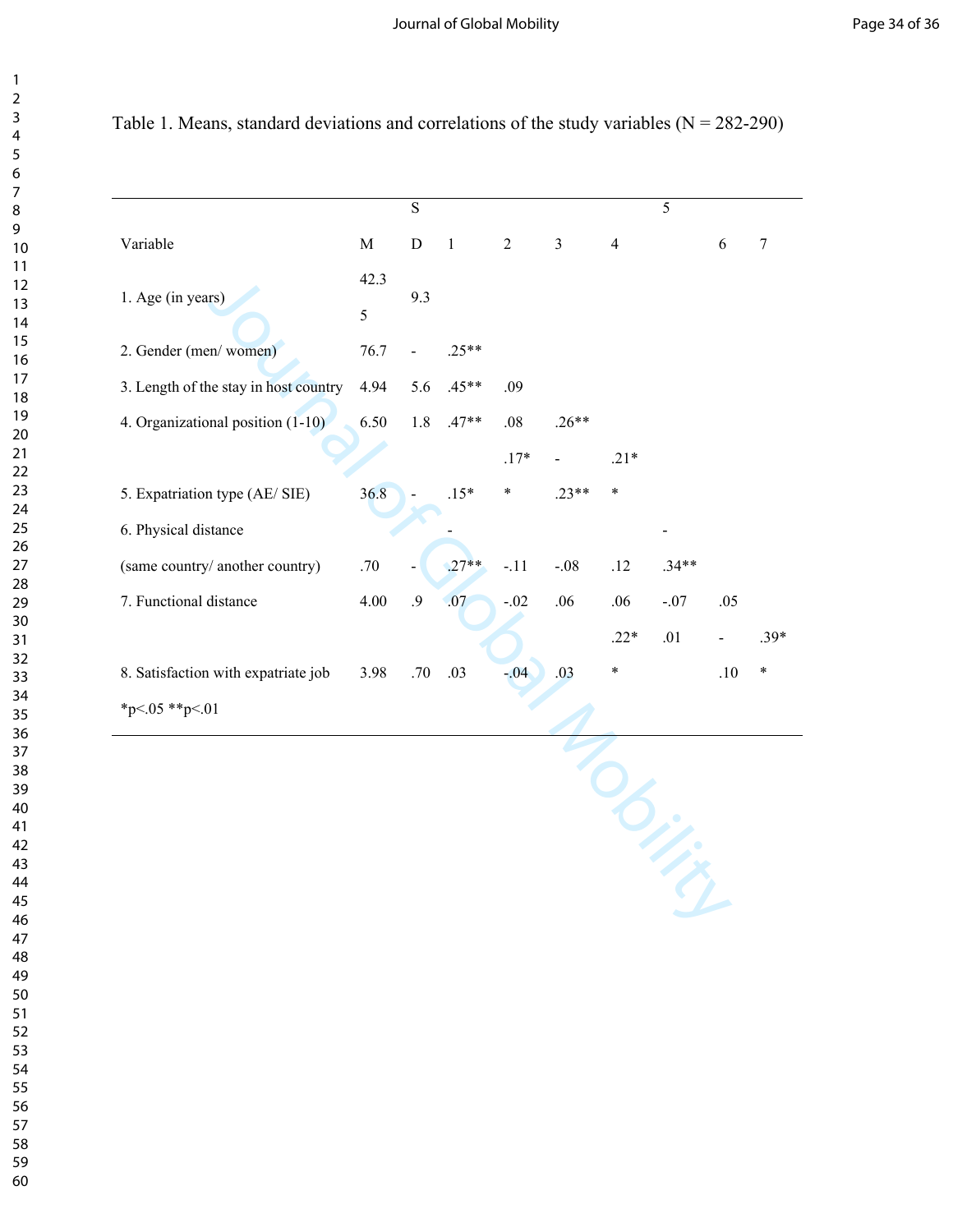|                                         |                  | Satisfaction with expatriate job |                |              |                |
|-----------------------------------------|------------------|----------------------------------|----------------|--------------|----------------|
|                                         | $(n = 277)$      |                                  |                |              |                |
| Independent variables                   | Model 1          | Model 2                          | Model 3        | $\Delta R^2$ | $\mathbb{R}^2$ |
|                                         |                  | $\beta$                          | β              |              |                |
| Step 1: Controls                        |                  |                                  |                | $.06**$      | $.06**$        |
| Age (in years)                          | $-.09(.01)$      | $-12(01)$                        | $-.12(.01)$    |              |                |
| Gender (men/women)                      | $-.04(.10)$      | $-0.03(0.10)$                    | $-.04(.09)$    |              |                |
| Length of the stay in the host country  | .01(.01)         | .00(.01)                         | .00(.01)       |              |                |
| Organizational position (1-10)          | $.27***$ $(.03)$ | $.22**(.03)$                     | $.22***(.03)$  |              |                |
| Expatriation type (AE/ SIE)             | $-.02(.01)$      | $-.02(.01)$                      | $-0.01(01)$    |              |                |
| Step 2: Direct effects                  |                  |                                  |                | $.16***$     | $22***$        |
| Physical distance                       |                  | $-.09(.10)$                      | $-.08$ $(.10)$ |              |                |
| (same country/ another country)         |                  |                                  |                |              |                |
| Functional distance (LMX)               |                  | $.40***(.04)$                    | $.22*(.08)$    |              |                |
| Step 3: Interaction                     |                  |                                  |                | $.01*$       | $.23*$         |
| Physical distance * Functional distance |                  |                                  | $.22*(.09)$    |              |                |

 $* p < .05; ** p < .01; *** p < .001$